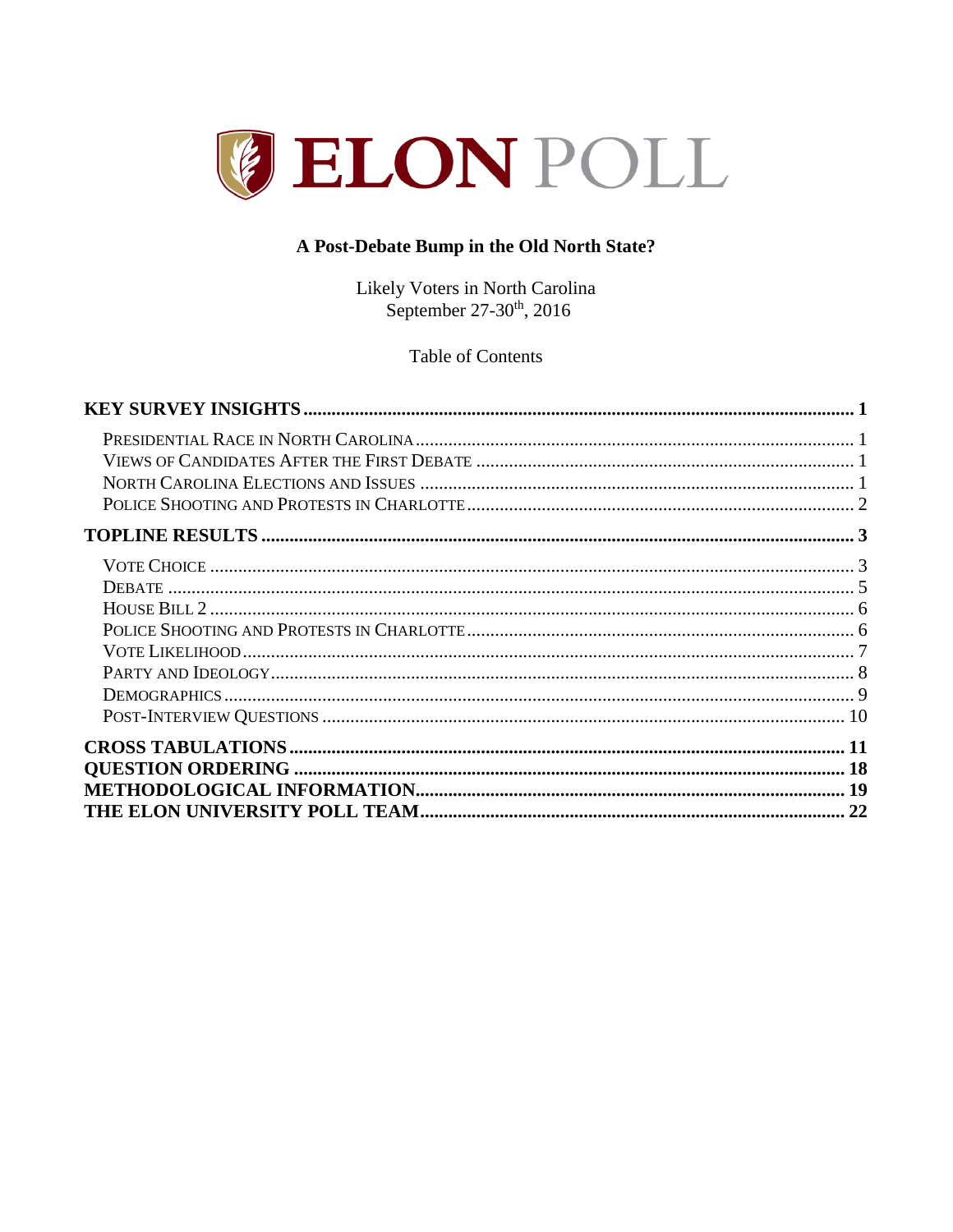

# <span id="page-1-0"></span>**Key Survey Insights**

## <span id="page-1-1"></span>**Presidential Race in North Carolina**

#### *Who is ahead in North Carolina and why?*

Hillary Clinton is now ahead by almost 6 points in the North Carolina Presidential race, with 44.5% of the vote. Donald Trump, the Republican nominee, is polling at 38.7%. This marks a notable loss for Trump. In our poll two weeks ago, he was slightly ahead of Clinton by 1.4%. The Libertarian nominee, Gary Johnson, is receiving 9.4% of the vote, up 6.0% from our previous poll. 5.4% of North Carolina voters remain undecided in this race.

We attribute Clinton's surge over Trump to the first presidential debate. A strong majority of NC voters believe Clinton won the debate (64%). Given that our measurement of vote intentions was taken shortly after a particularly difficult week for Donald Trump, we wouldn't be surprised if Clinton's margin is more of a short-term bump than a long-term norm.

#### *Who do voters think will win the election?*

When asked who they believe will win the Presidential election in November, 62% predicted Clinton will emerge victorious, 26% thought Trump will win and 11% did not know. 82% of Democrats and 60% of independents thought Clinton will win. However, 50% of Republicans thought Trump would win, while 39% of Republicans thought Clinton would win.

#### *How big are racial and gender gaps?*

As in our previous poll, Clinton has a significant advantage among black voters, with 98% of those surveyed indicating they intend to cast their vote for the Democratic nominee. Clinton's improved margins over Trump derives, in part, from a narrowing of the gap among white voters.

The gender gap in candidate support appears to have widened since our last poll. Clinton now has a clear advantage among female voters, with 61% of expressing a preference for the Democratic nominee. In contrast, 56% of male voters intend to vote for Trump, the Republican nominee. Support for Trump among female voters has dropped from 47% in our previous poll, to 39%. Support for Clinton among male voters has held steady at 44%.<sup>\*</sup>

#### <span id="page-1-2"></span>**Views of Candidates after the First Debate**

#### *Who do voters think won the debate?*

 $\overline{a}$ 

Among the 78.8% of voters who said they watched the first presidential debate on Monday, September 26<sup>th</sup>, 64.1% said Clinton won. Only 18% of NC voters believe Donald Trump won the debate, and 17.7% were unsure.

<sup>\*</sup> Numbers are of the two-party vote share for comparison purposes.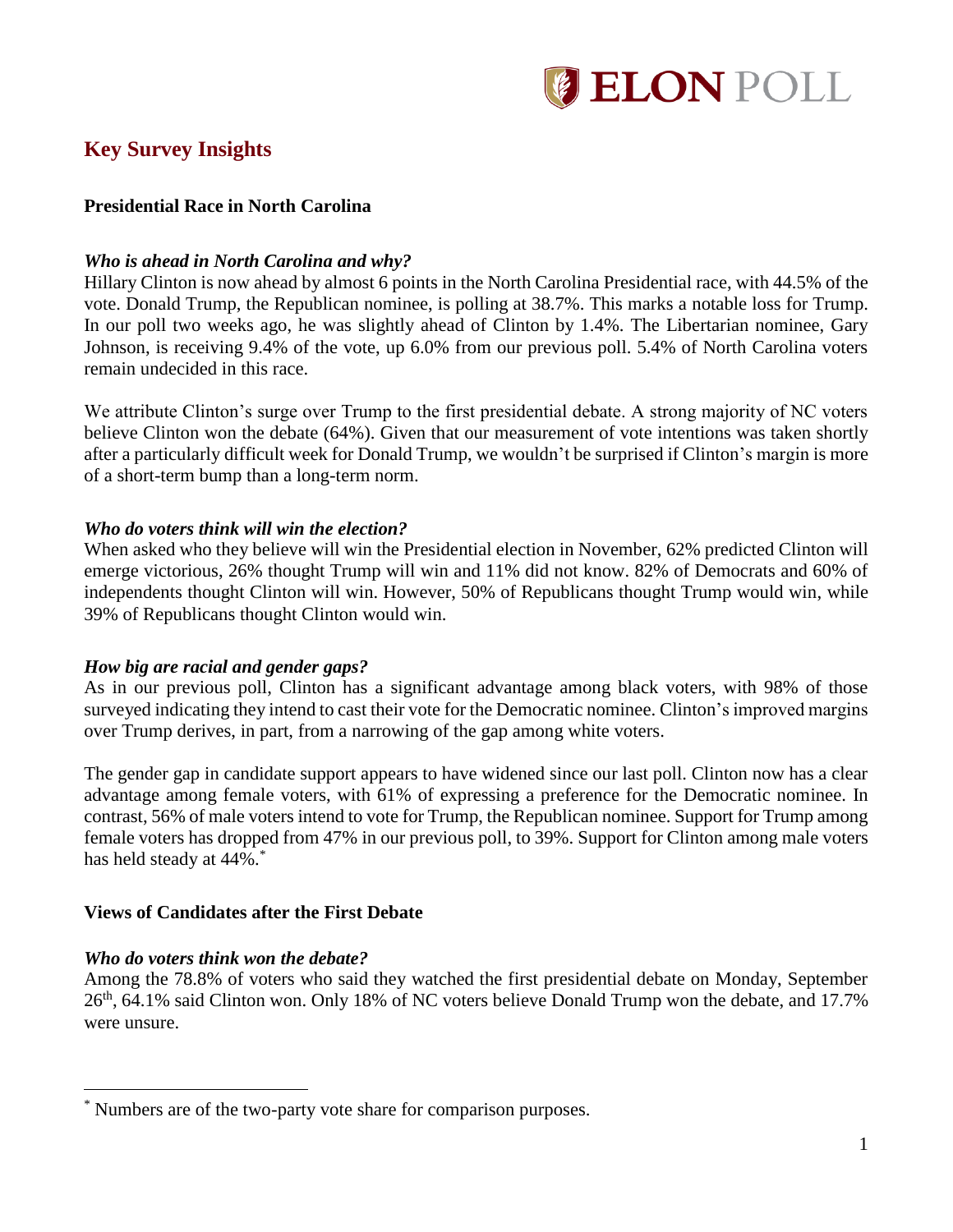

Beliefs about who won the debate are polarized in the way one would expect, however, among Republicans, a substantial percentage believe Clinton won the debate: 40%. In contrast, only 2% of selfidentified Democrats said Trump won.

#### *Are voters more or less confident in the candidates after the debate?*

After watching the debate, 48% of North Carolina voters report having less confidence in Donald Trump, the Republican nominee, while 22% report having more, and 27% said there was no change in their confidence he has the abilities needed to be President. A majority of Democrats expressed having less confidence in Trump after the debate: 79%. Only 46% of Republicans said they have more confidence, and 39% expressed having about the same level of confidence.

In contrast, confidence in Clinton after the debate is fairly evenly spread in the aggregate. 36.3% have more, 34.1% have less, and 26.7% report no difference in their evaluation of her ability to be president. This result can largely be explained by polarization in beliefs about Clinton. Unlike confidence in Trump, 70% of Democrats had more confidence after Clinton's performance, and 69% of Republicans had less confidence.

## <span id="page-2-0"></span>**North Carolina Elections and Issues**

## *What is the current state of the N.C. Governor's Race?*

Roy Cooper, the Democratic challenger, is now ahead in the N.C. governor's race with 48% of the vote. Pat McCrory, the Republican incumbent, is behind by 4.4%, with 43.6% of the vote. In our previous poll, McCrory had a slight lead over Cooper. The Libertarian candidate Lon Cecil is receiving 5.2% of the vote, up from 1.9% from our previous poll, while 5.2% of North Carolina voters remain undecided in this race.

Both McCrory and Cooper have strong support within their party. 91% of Republicans are backing McCrory over Cooper while 88% of Democrats favor Cooper over McCrory. In contrast to our most recent poll, which showed McCrory holding an advantage among Independent voters, support is now almost evenly split between the two candidates, with McCrory winning 49% and Cooper 51% of the Independent vote. The campaigns are also divided on race. Cooper is winning 87% of African-American likely voters. However, McCrory leads Cooper 58 to 42% among whites. A stronger gender gap emerged in this poll, with McCrory winning men by 10 points and losing women by 18 points.<sup>\*</sup>

#### *What is the current state of the U.S. Senate Race?*

 $\overline{a}$ 

Richard Burr, the Republican incumbent, and Deborah Ross, the Democratic challenger, are still neckand-neck in the U.S. Senate race in North Carolina. With 43.6% of the vote, Deborah Ross has what amounts to an insignificant lead of 0.2 percentage points over Richard Burr, who is polling at 43.4%. The Libertarian candidate, Sean Haugh, is receiving 4.1% of the vote, while 8.2% of North Carolina voters remain undecided in this race. That Burr's margins have improved slightly in an otherwise challenging news cycle for Republicans reflects positively on his prospects as a whole.\*

<sup>\*</sup> Numbers are of the two-party vote share for comparison purposes.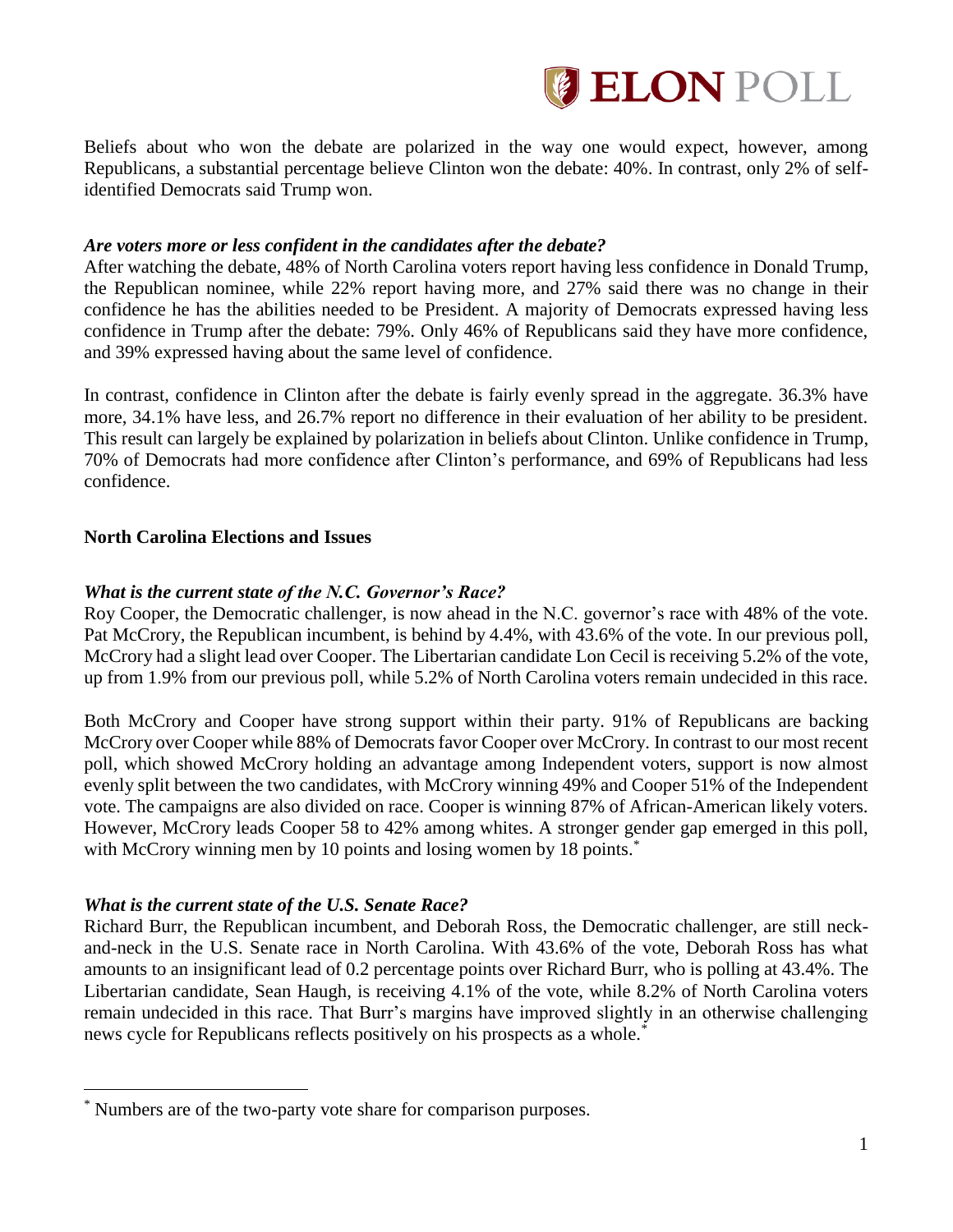

#### *How common is ticket splitting?*

Split ticket voting is a relatively rare phenomena according to our results. Only 7% of Clinton voters and 7% of Trump voters indicate they intend to vote for the opposing party's nominee for Governor, Pat McCrory (R, incumbent) and Cooper (D) respectively. Similarly, only 5% of Clinton and 5% of Trump voters intend to vote for the opposing party's nominee for U.S. Senate, Richard Burr (R, incumbent) and Deborah Ross (D).

## *Do voters believe HB2 should be repealed?*

A majority of NC voters, 55.5%, believe House Bill 2, also known as HB2 or "The Bathroom Bill," should be repealed. Only 33.8% believe the bill should remain a law. In our previous poll, we found that 49.5% of voters opposed the bill. That more believe it should be repealed suggests that the perceived damage to North Carolina's national reputation may be important to some voters.

## <span id="page-3-0"></span>**Police Shooting and Protests in Charlotte**

 $\overline{a}$ 

We asked a number of questions related to the recent police shooting and protests in Charlotte: beliefs about how the police may treat blacks and whites differently, views of the protesters, views of the police's handling of the protesters, and whether footage of these types of incidents should be made public.

When asked whether the police generally treat black and white citizens differently, 43.8% of NC voters believe blacks are treated worse. 42.4% believe blacks and white are treated the same, and just 2.3% believe blacks are treated better by the police. These average results obscure important differences according to race: 82% of black respondents believe the police treat them worse than whites, while only 33% of whites hold this belief.

Even though a substantial percentage of NC voters believe blacks are treated worse, only 27.1% believe protests after police shootings will lead to positive change. 58.7% believe these protests actually make matters worse. These results are strikingly similar to public opinion about demonstrations in the 1960s, in which a majority of Americans perceived demonstrations as hurting the advancement of civil rights.<sup>\*</sup>

When it comes to the availability of police camera footage, which protesters demanded after the shooting of Keith Lamont Scott in Charlotte, a strong majority believe this footage should be available to the public on request: 57.7%. Consensus about the availability of such footage is especially clear among black respondents, who were also more likely to believe they are treated differently by the police: 88% believe this footage should be made available upon request, and only 8% believe police should be able to restrict access. Among white respondents, 49% believe footage should be public, and 44% believe police should be able to restrict access. These numbers parallel findings in [another Elon Poll conducted in February](https://www.elon.edu/docs/e-web/elonpoll/031115_ElonPoll_ExecSummary.pdf#page=7)  [2015.](https://www.elon.edu/docs/e-web/elonpoll/031115_ElonPoll_ExecSummary.pdf#page=7)

See for example: Gallup Poll (June, 1963): "Do you think mass demonstrations by negroes are more likely to help or more likely to hurt the negro's cause for racial equality?" Help (27%), Hurt (60%), Make No Difference (4%).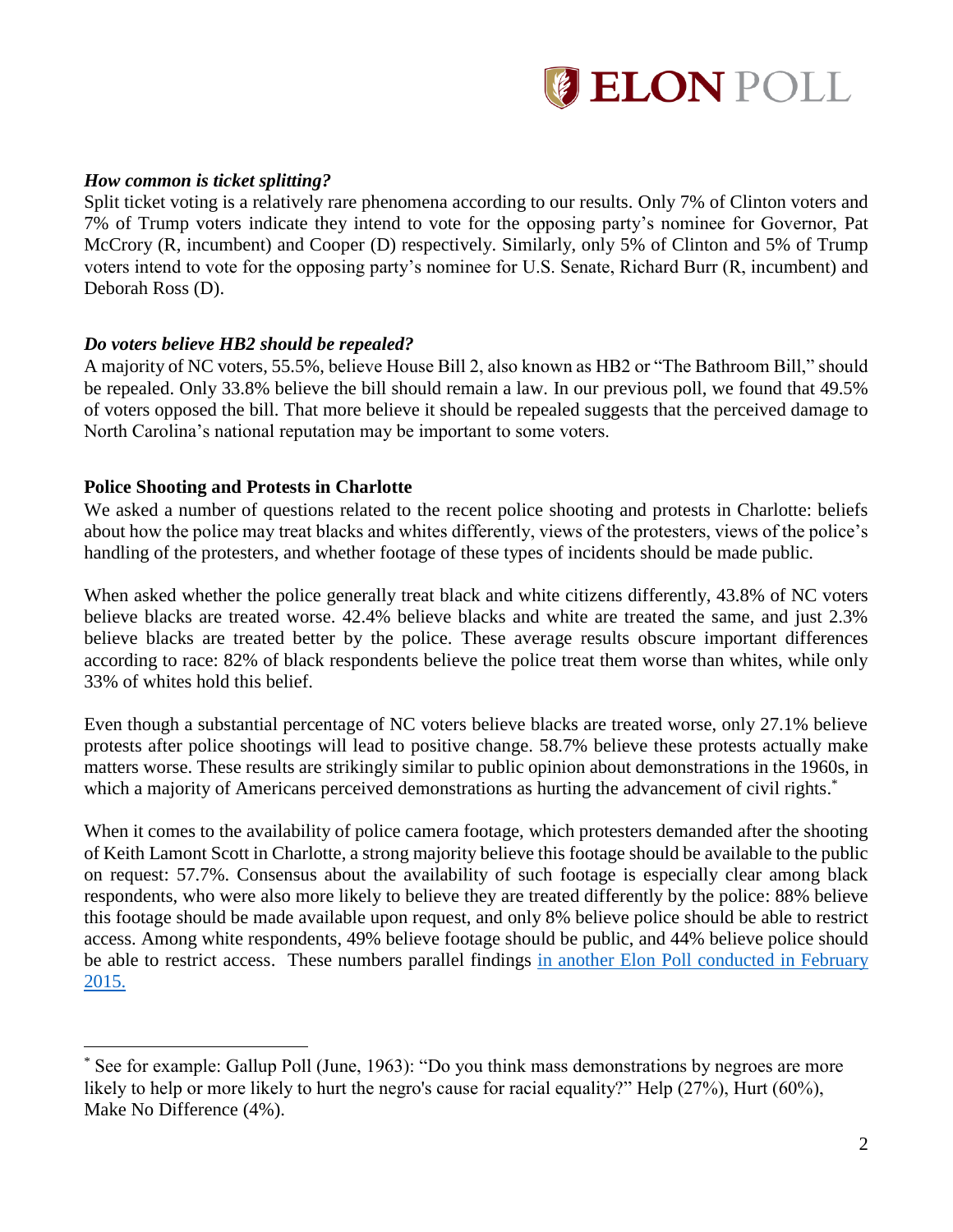

# <span id="page-4-0"></span>**Topline Results**

#### <span id="page-4-1"></span>**Vote Choice**

#### *Presidential Race: Clinton v. Trump v. Johnson*

If the presidential election were being held today and the candidates were [Hillary Clinton, the Democrat, Donald Trump, the Republican, and Gary Johnson, the Libertarian], who would you vote for?

## *Presidential Race: Undecided Probe*

If you had to choose, who do you lean more towards: [Hillary Clinton, Donald Trump, or Gary Johnson]?

#### *Presidential Race: Johnson Probe*

If you had to choose, who do you lean more towards: [Hillary Clinton or Donald Trump]?

#### *Governor's Race*

If the governor's election were being held today and the candidates were [Roy Cooper, the Democrat, Pat McCrory, the Republican, and Lon Cecil, the Libertarian], who would you vote for?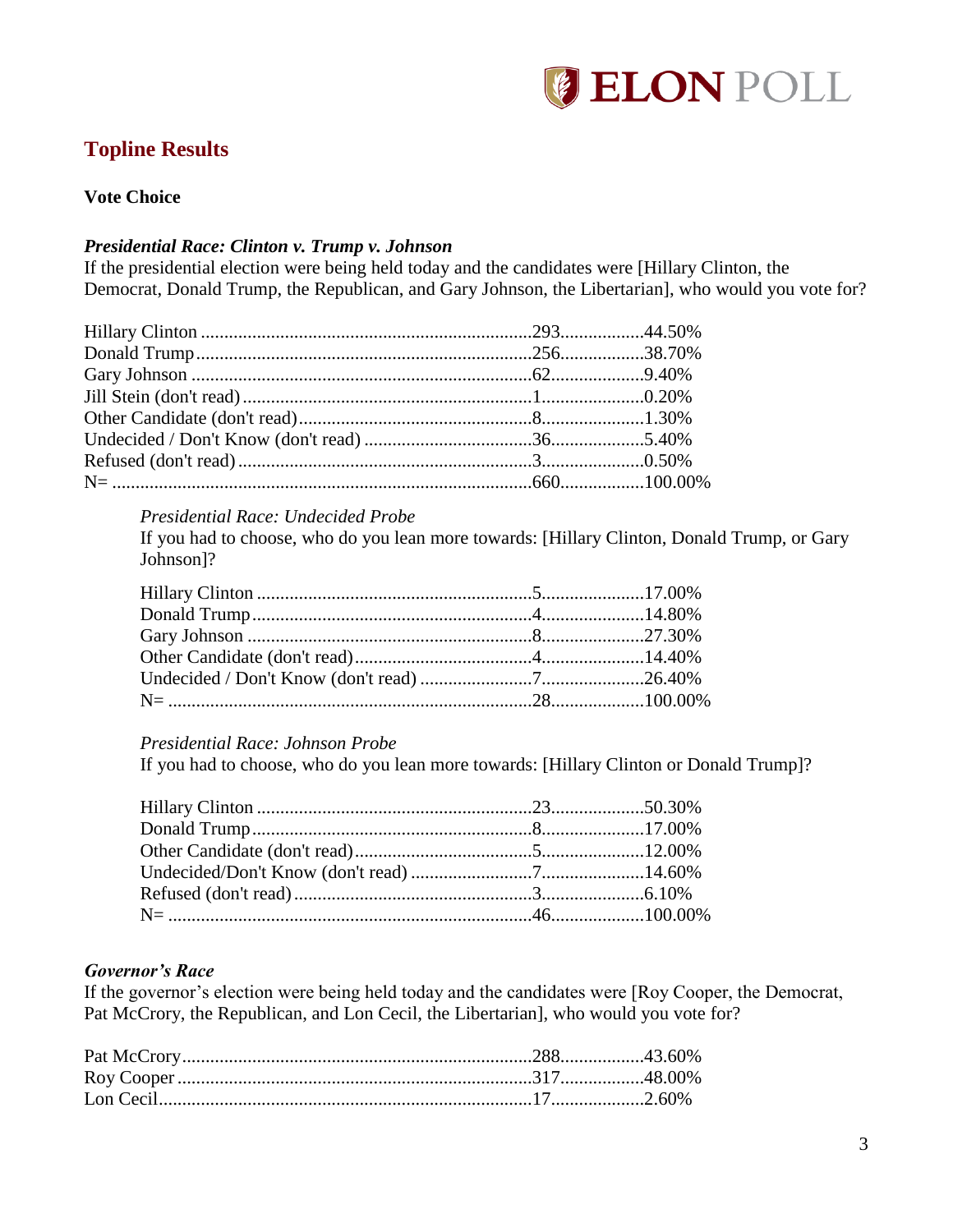

#### Governor's Race: Undecided Probe

If you had to choose, who do you lean more towards: [Pat McCrory, Roy Cooper, or Lon Cecil]?

#### Governor's Race: Cecil Voter Probe

If you had to choose, who do you lean more towards: [Pat McCrory or Roy Cooper]?

## **Senate Race**

If the U.S. Senate election were being held today and the candidates were [Deborah Ross, the Democrat, Richard Burr, the Republican, and Sean Haugh, the Libertarian], who would you vote for?

#### Senate Race: Undecided Voter Probe

If you had to choose, who do you lean more towards: [Deborah Ross, Richard Burr, or Sean Haugh]?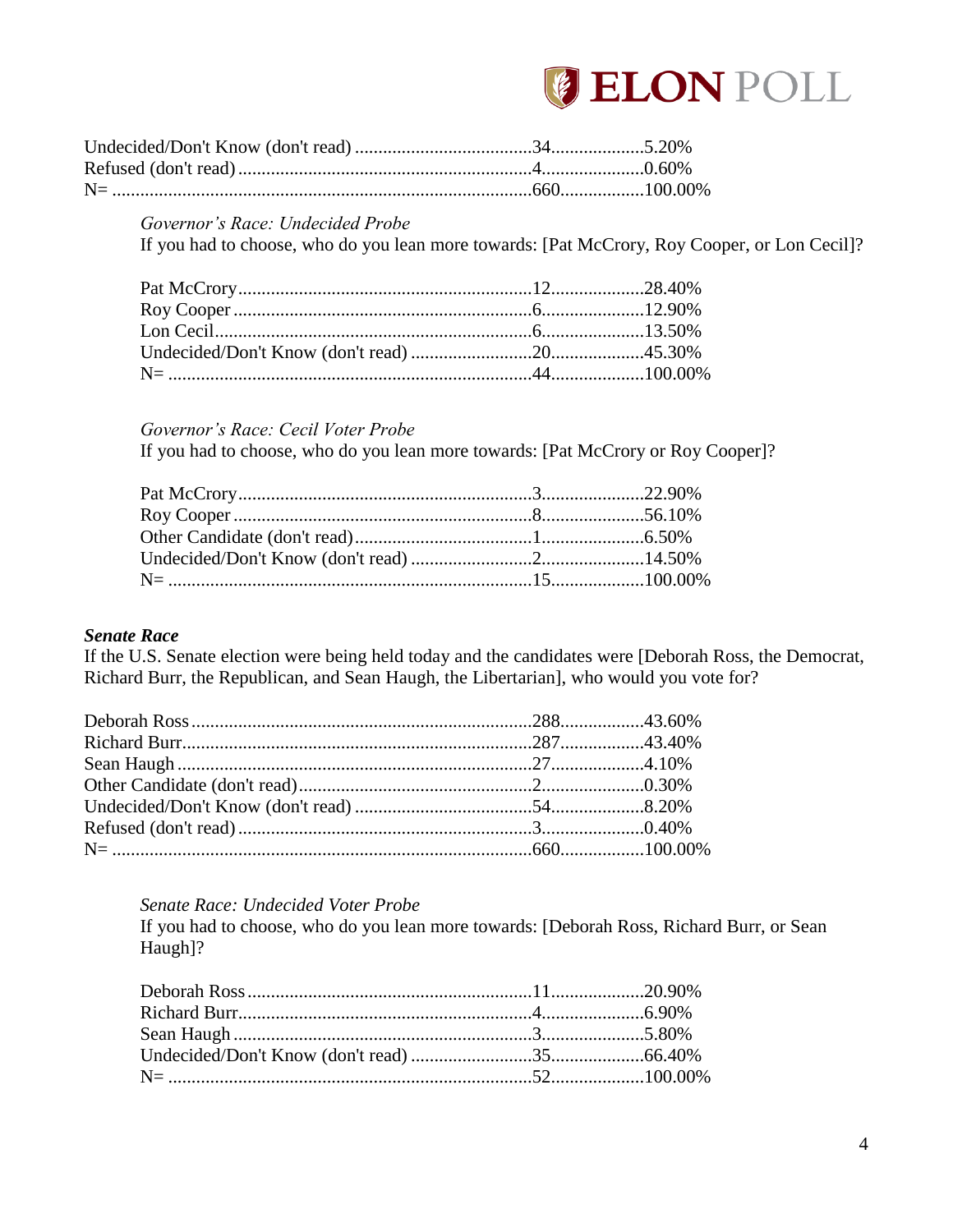

#### Senate Race: Haugh Voter Probe If you had to choose, who do you lean more towards: [Deborah Ross or Richard Burr]?

# <span id="page-6-0"></span>**Debate**

## **Did You Watch the Debate?**

Did you happen to watch the first presidential debate on Monday night?

# Who Won the Debate?

Regardless of how you intend to vote, which candidate do you think won Monday night's debate?

# **Confidence in Trump after Debate**

After watching the debate, do you now have more or less confidence in Donald Trump's ability to be president?

# **Confidence in Clinton after Debate**

After watching the debate, do you now have more or less confidence in Hillary Clinton's ability to be president?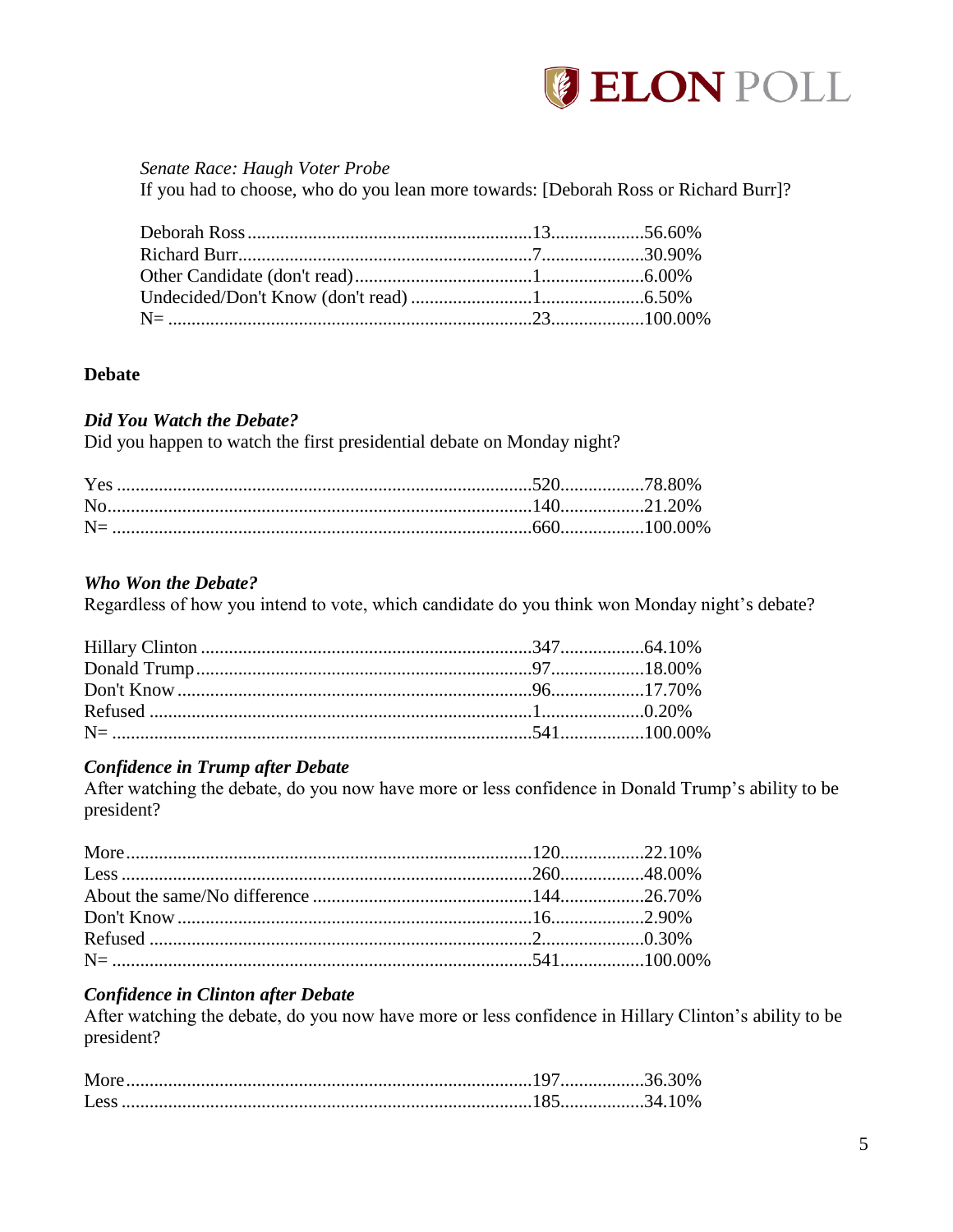

#### Who Will Win in 2016

Regardless of who you support, and trying to be as objective as possible, who do you think will win the presidential election this November?

## <span id="page-7-0"></span>**House Bill 2**

#### **Repeal HB2**

Do you think HB2, also known as the Bathroom Bill, should remain a law or be repealed?

#### <span id="page-7-1"></span>**Police Shooting and Protests in Charlotte**

[Introduction] The next few questions are about the recent police shooting and protests in Charlotte.

# **Police Treatment of Blacks and Whites**

Do you think police treat blacks the same as whites, worse than whites, or better than whites?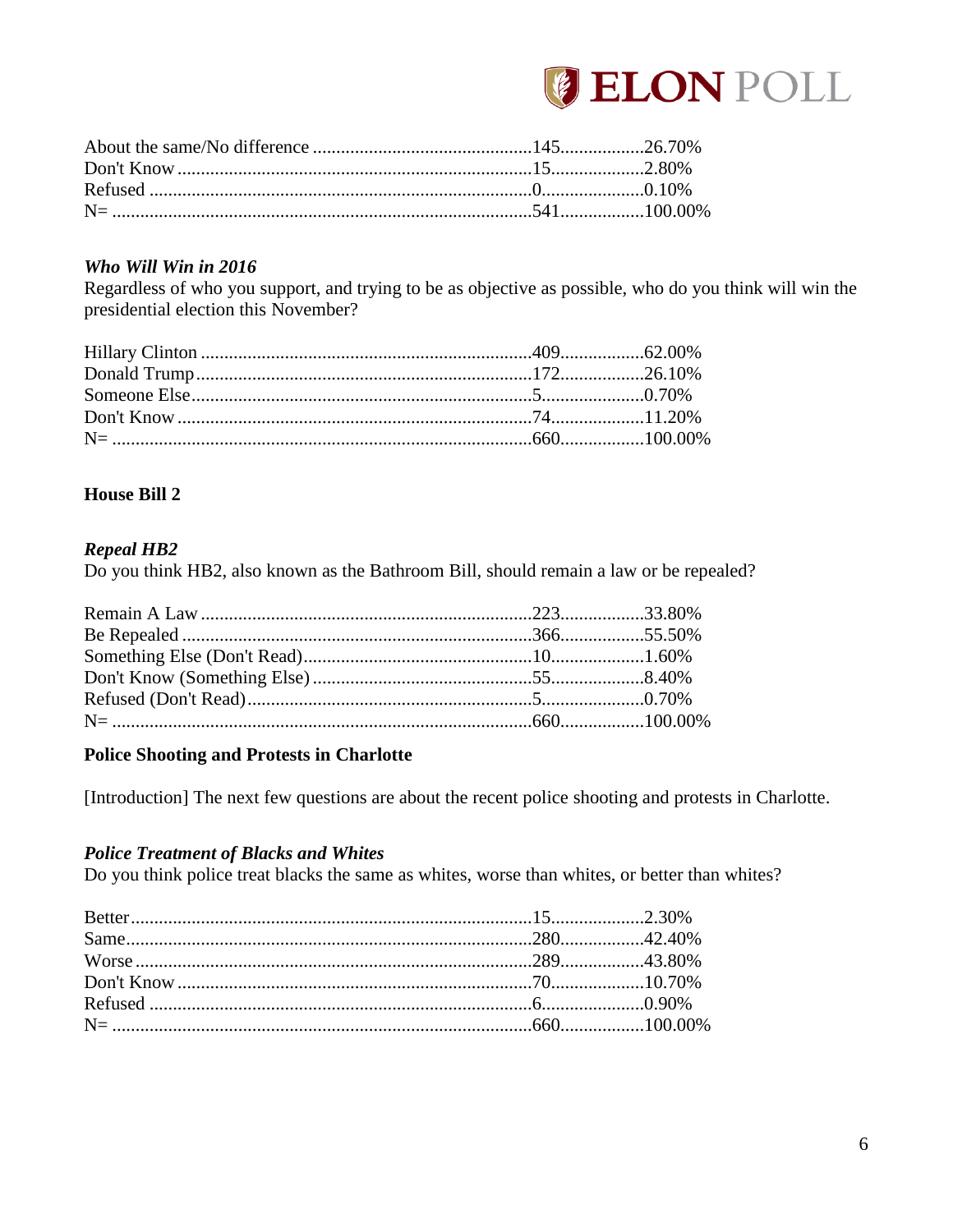

## *Protests Make Things Better or Worse*

In the long-term, do you feel protests after police shootings will make matters worse or lead to positive change?

## *Approve or Disapprove of Police Handling of Unrest*

Do you approve or disapprove of the way the police have handled the unrest in Charlotte?

## *Should Police Footage Be Public*

Should all videos recorded by police cameras be available to the public upon request or should the police be able to restrict access to these recordings?

#### <span id="page-8-0"></span>**Vote Likelihood**

#### *Plan to Vote in 2016*

Do you, yourself, plan to vote in the election this November, or not?

| Yes |  |
|-----|--|
|     |  |

# *Vote Certainty*

How certain are you that you will vote? Absolutely certain, fairly certain, or not certain.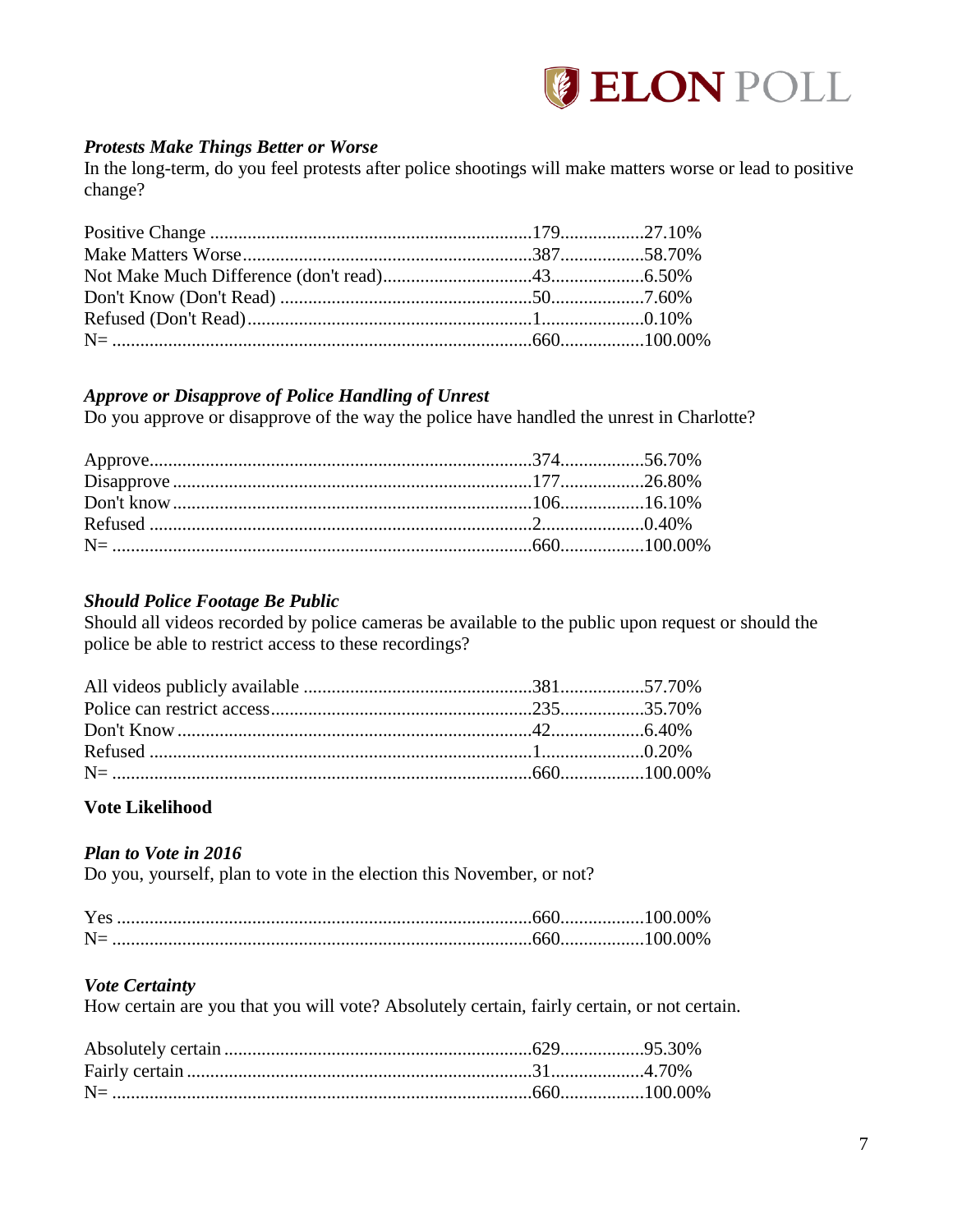

# **Know Their Precinct**

Do you happen to know where people who live in your neighborhood go to vote?

## **Thought About Election Much**

How much thought have you given to the upcoming November election?

## <span id="page-9-0"></span>**Party and Ideology**

#### **Voted for Romney or Obama in 2012**

In the 2012 presidential election, did you vote for Mitt Romney or Barack Obama?

#### Obama Approval

Do you [approve or disapprove] of the way Barack Obama is handling his job as president?

#### **Self-Reported Party Identification**

Generally speaking, do you usually think of yourself as a Democrat, Republican, Independent, or something else?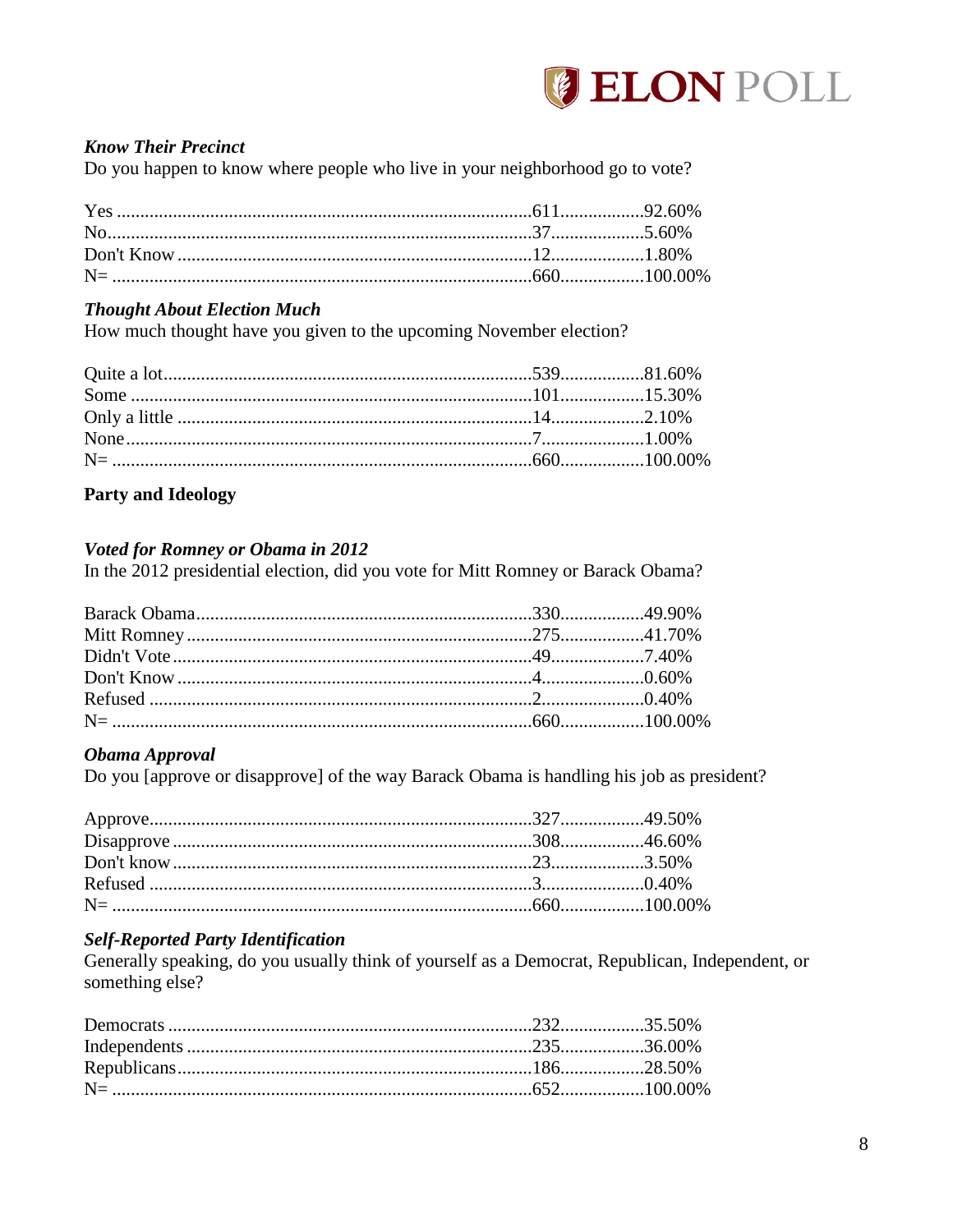

# **Registration Party ID: From Sample File**

#### **Ideology**

When it comes to politics, do you usually think of yourself as liberal, moderate, conservative, or haven't you thought much about this?

# <span id="page-10-0"></span>**Demographics**

#### **Education**

How much school have you completed?

# Age

Do you mind if I ask how old you are? [Continuous variable recoded for presentation]

# **Income**

Is your annual household income more or less than \$50,000? (If = Under \$50,000) Is it more or less than \$25,000? (If = Over \$50,000) Is it more or less than \$75,000?

|--|--|--|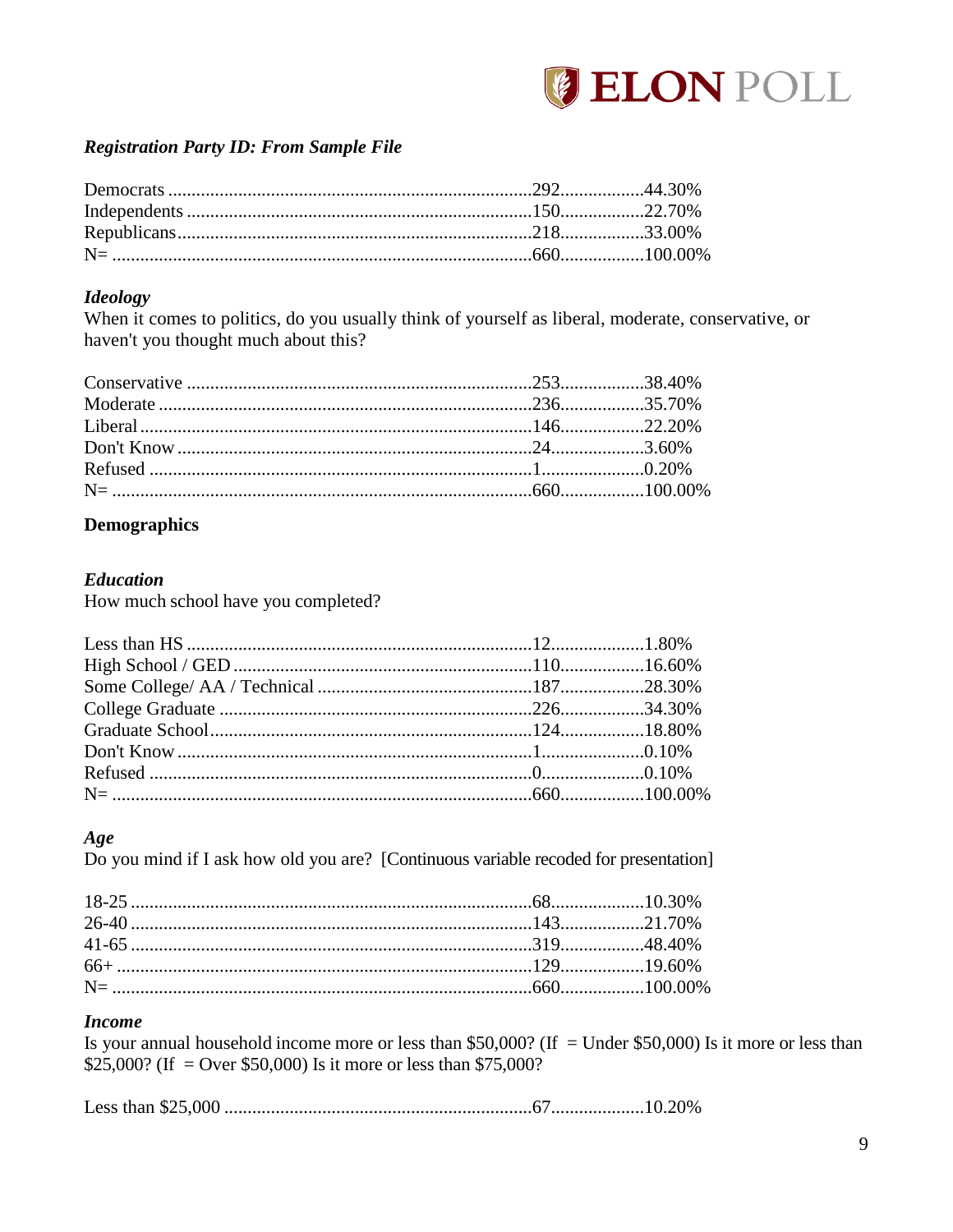

## Race

For statistical purposes only, could you please tell me your race or ethnic background?

# Landline/Cellphone

Do you have a land line phone? [asked to cell phones only] Do you have a cell phone? [asked to land line phones only]

# <span id="page-11-0"></span>**Post-Interview Questions**

# **Interviewer-Assessed Gender**

Was the person male or female?

# **Interviewer-Assessed Southern Accent**

Did the person have a Southern accent?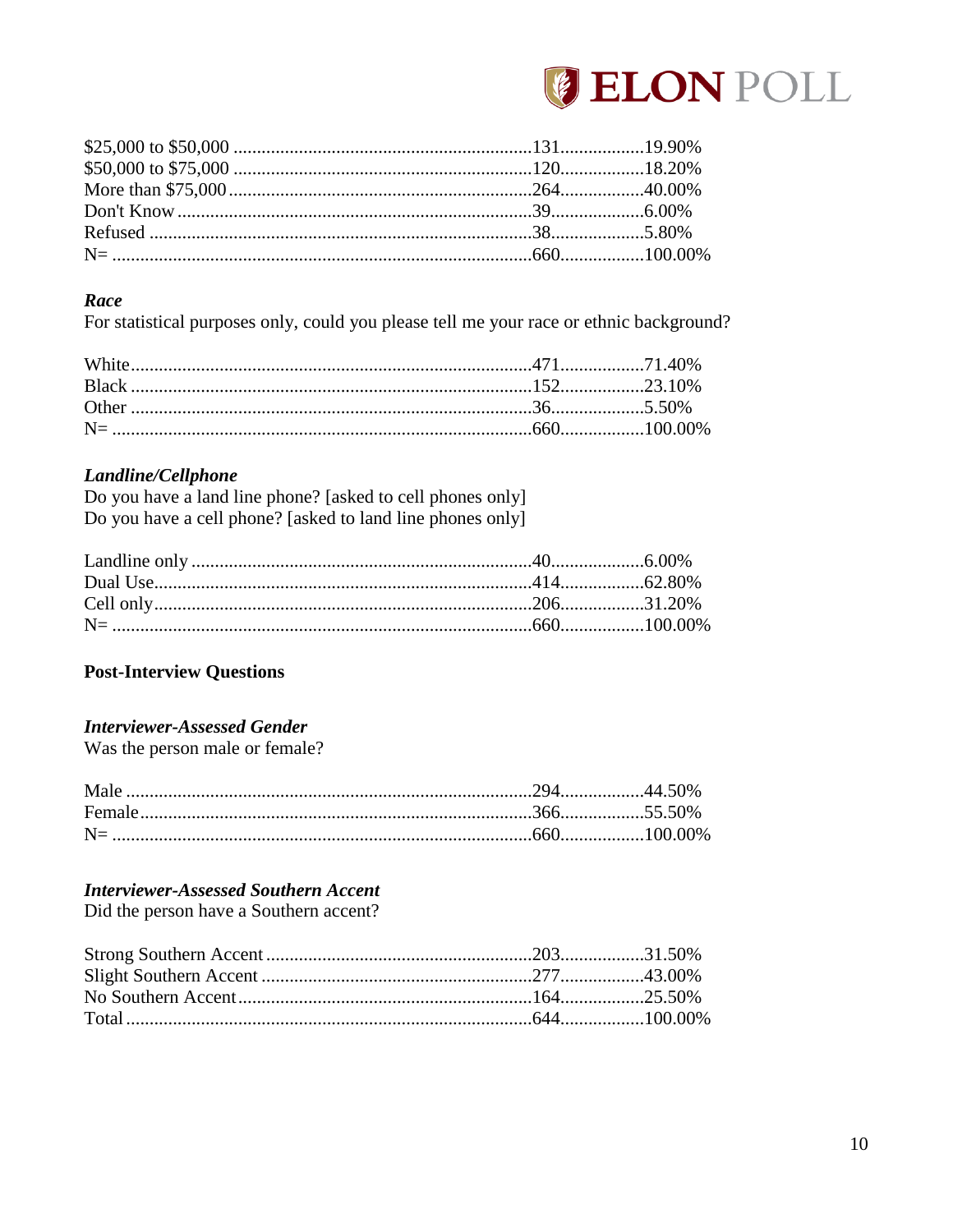

# <span id="page-12-0"></span>**Cross Tabulations**

| <b>Presidential Vote Choice: Trump or Clinton</b> (as share of two party vote) |  |
|--------------------------------------------------------------------------------|--|
|--------------------------------------------------------------------------------|--|

|                               | <b>Donald Trump</b> | <b>Hillary Clinton</b> | <b>Total</b> |
|-------------------------------|---------------------|------------------------|--------------|
|                               | $\%$                | $\%$                   | $\%$         |
| Race                          |                     |                        |              |
| White                         | 61                  | 39                     | 100          |
| <b>Black</b>                  | $\overline{2}$      | 98                     | 100          |
| <b>Education</b>              |                     |                        |              |
| Less than HS                  | 25                  | 75                     | 100          |
| High School / GED             | 57                  | 43                     | 100          |
| Some College/ AA / Technical  | 55                  | 45                     | 100          |
| <b>College Graduate</b>       | 44                  | 56                     | 100          |
| <b>Graduate School</b>        | 31                  | 69                     | 100          |
| <b>Sex</b>                    |                     |                        |              |
| Male                          | 56                  | 44                     | 100          |
| Female                        | 39                  | 61                     | 100          |
| <b>Income</b>                 |                     |                        |              |
| Less than \$25,000            | 43                  | 57                     | 100          |
| \$25,000 to \$50,000          | 45                  | 55                     | 100          |
| \$50,000 to \$75,000          | 41                  | 59                     | 100          |
| More than \$75,000            | 49                  | 51                     | 100          |
| <b>Ideology</b>               |                     |                        |              |
| Conservative                  | 84                  | 16                     | 100          |
| Moderate                      | 28                  | 72                     | 100          |
| Liberal                       | 8                   | 92                     | 100          |
| <b>Party Identification</b>   |                     |                        |              |
| Democrats                     | 5                   | 95                     | 100          |
| Independents                  | 53                  | 47                     | 100          |
| Republicans                   | 96                  | $\overline{4}$         | 100          |
| Age                           |                     |                        |              |
| 18-40                         | 45                  | 55                     | 100          |
| $41 - 65$                     | 46                  | 54                     | 100          |
| $65+$                         | 49                  | 51                     | 100          |
| <b>Accent</b>                 |                     |                        |              |
| <b>Strong Southern Accent</b> | 63                  | 37                     | 100          |
| <b>Slight Southern Accent</b> | 46                  | 54                     | 100          |
| No Southern Accent            | 28                  | $72\,$                 | 100          |
| <b>Vote 2012</b>              |                     |                        |              |
| <b>Barack Obama</b>           | 5                   | 95                     | 100          |
| <b>Mitt Romney</b>            | 95                  | 5                      | 100          |
| <b>Obama Approval</b>         |                     |                        |              |
| Approve                       | 3                   | 97                     | 100          |
| Disapprove                    | 97                  | 3                      | 100          |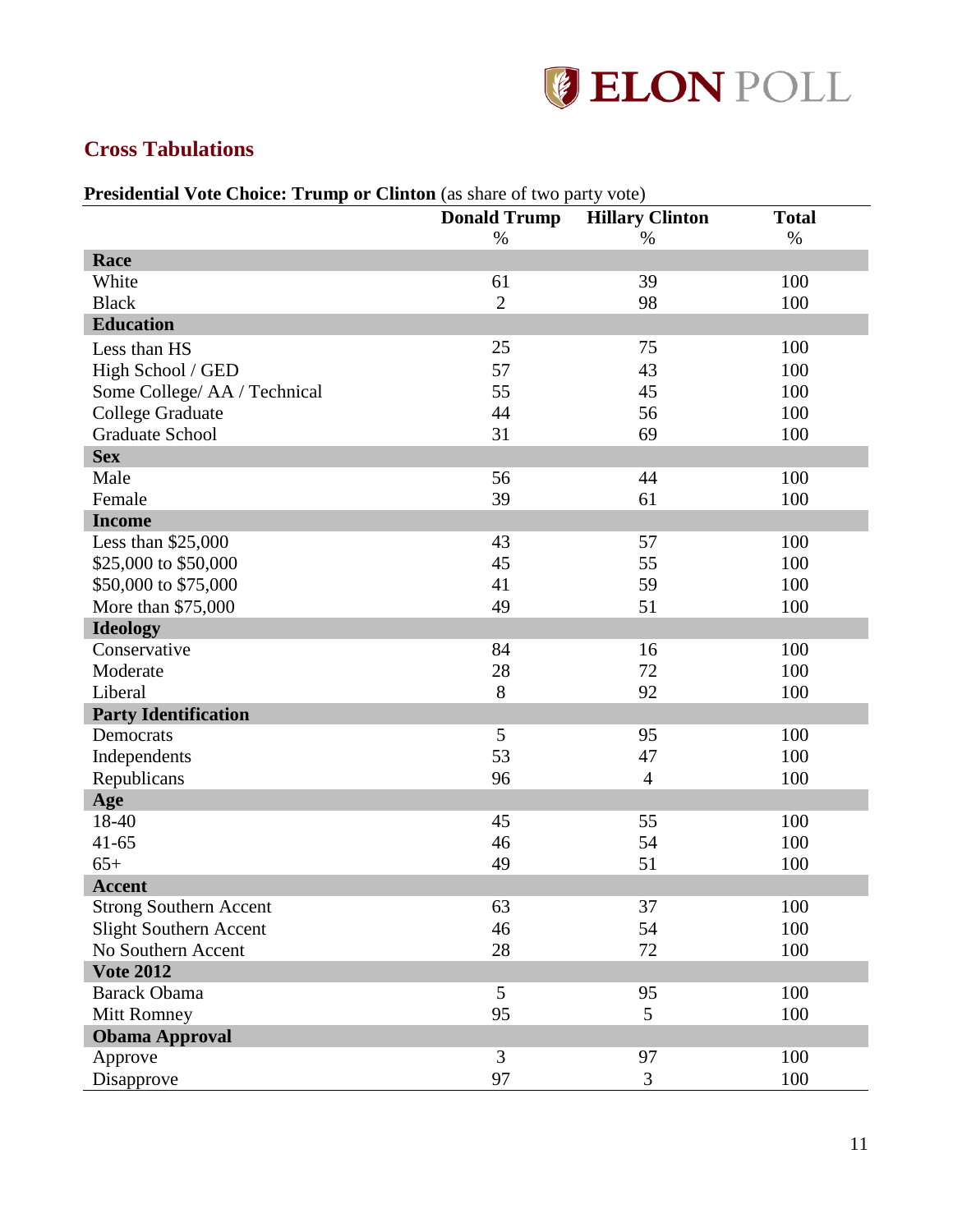

# **Governor Vote Choice: McCrory or Cooper** (as share of two party vote)

| <b>OUTCHING</b> TORE CHURC: MCCTUTY OF COOPER (as share of two party TORE) |                    |                   |              |
|----------------------------------------------------------------------------|--------------------|-------------------|--------------|
|                                                                            | <b>Pat McCrory</b> | <b>Roy Cooper</b> | <b>Total</b> |
|                                                                            | $\%$               | $\%$              | $\%$         |
| Race                                                                       |                    |                   |              |
| White                                                                      | 58                 | 42                | 100          |
| <b>Black</b>                                                               | 13                 | 87                | 100          |
| <b>Education</b>                                                           |                    |                   |              |
| Less than HS                                                               | 28                 | 72                | 100          |
| High School / GED                                                          | 56                 | 44                | 100          |
| Some College/ AA / Technical                                               | 56                 | 44                | 100          |
| <b>College Graduate</b>                                                    | 45                 | 55                | 100          |
| <b>Graduate School</b>                                                     | 34                 | 66                | 100          |
| <b>Sex</b>                                                                 |                    |                   |              |
| Male                                                                       | 55                 | 45                | 100          |
| Female                                                                     | 41                 | 59                | 100          |
| <b>Income</b>                                                              |                    |                   |              |
| Less than \$25,000                                                         | 41                 | 59                | 100          |
| \$25,000 to \$50,000                                                       | 52                 | 48                | 100          |
| \$50,000 to \$75,000                                                       | 40                 | 60                | 100          |
| More than \$75,000                                                         | 49                 | 51                | 100          |
| <b>Ideology</b>                                                            |                    |                   |              |
| Conservative                                                               | 83                 | 17                | 100          |
| Moderate                                                                   | 30                 | 70                | 100          |
| Liberal                                                                    | 16                 | 84                | 100          |
| <b>Party Identification</b>                                                |                    |                   |              |
| Democrats                                                                  | 12                 | 88                | 100          |
| Independents                                                               | 49                 | 51                | 100          |
| Republicans                                                                | 91                 | 9                 | 100          |
| Age                                                                        |                    |                   |              |
| 18-40                                                                      | 51                 | 49                | 100          |
| $41 - 65$                                                                  | 46                 | 54                | 100          |
| $65+$                                                                      | 46                 | 54                | 100          |
| <b>Accent</b>                                                              |                    |                   |              |
| <b>Strong Southern Accent</b>                                              | 62                 | 38                | 100          |
| Slight Southern Accent                                                     | 47                 | 53                | 100          |
| No Southern Accent                                                         | 34                 | 66                | 100          |
| <b>Vote 2012</b>                                                           |                    |                   |              |
| <b>Barack Obama</b>                                                        | 9                  | 91                | 100          |
| Mitt Romney                                                                | 88                 | 12                | 100          |
| <b>Obama Approval</b>                                                      |                    |                   |              |
| Approve                                                                    | 9                  | 91                | 100          |
| Disapprove                                                                 | 87                 | 13                | 100          |
| <b>Presidential Vote</b>                                                   |                    |                   |              |
| <b>Hillary Clinton</b>                                                     | $\overline{7}$     | 93                | 100          |
| Donald Trump                                                               | 93                 | 7                 | 100          |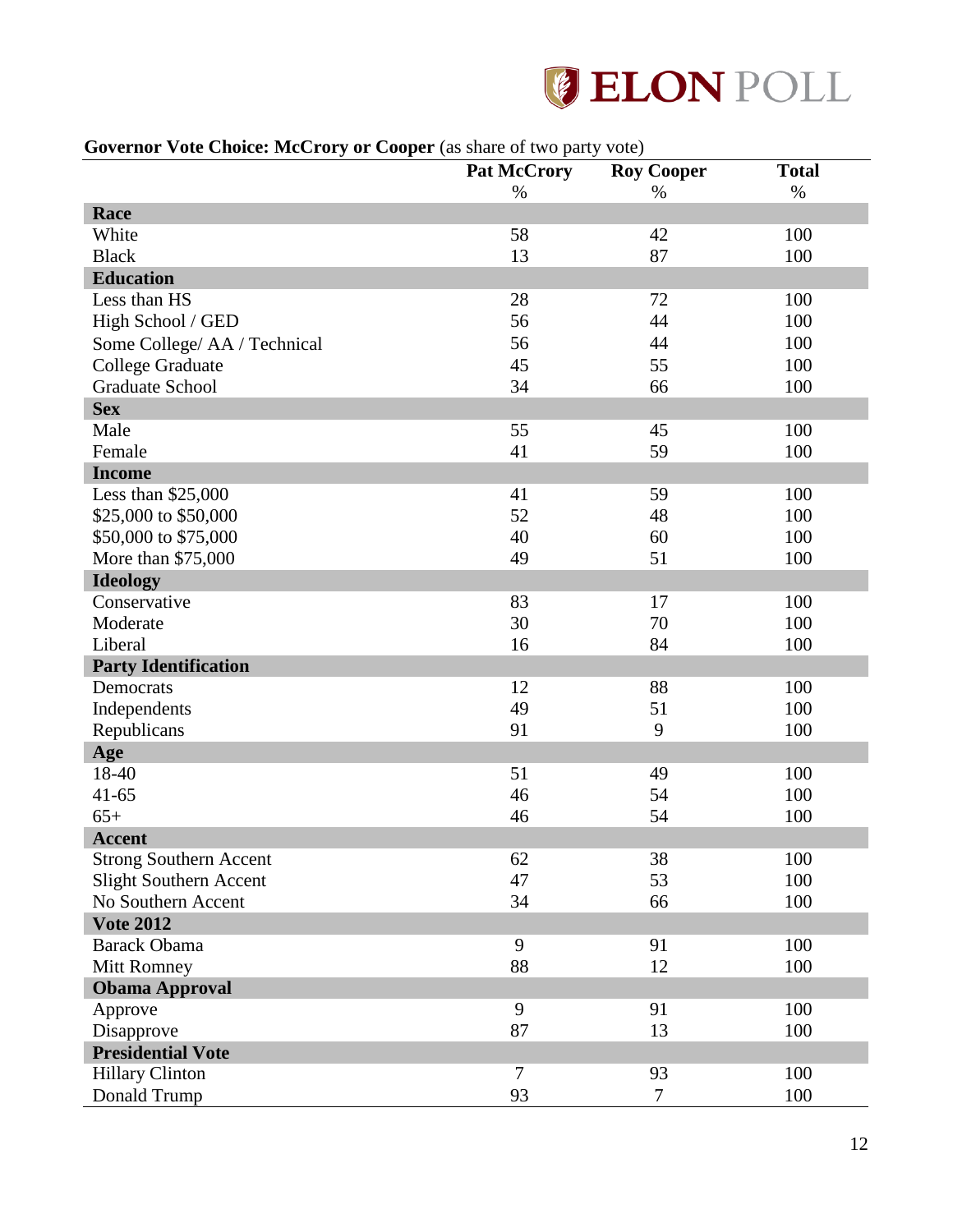

## **Senate Vote Choice: Burr or Ross** (as share of two party vote)

|                                 | <b>Richard Burr</b> | <b>Deborah Ross</b> | <b>Total</b> |
|---------------------------------|---------------------|---------------------|--------------|
|                                 | %                   | $\%$                | $\%$         |
| Race                            |                     |                     |              |
| White                           | 62                  | 38                  | 100          |
| <b>Black</b>                    | 9                   | 91                  | 100          |
| <b>Education</b>                |                     |                     |              |
| Less than HS                    | 25                  | 75                  | 100          |
| High School / GED               | 62                  | 38                  | 100          |
| Some College/ AA / Technical    | 55                  | 45                  | 100          |
| <b>College Graduate</b>         | 49                  | 51                  | 100          |
| <b>Graduate School</b>          | 37                  | 63                  | 100          |
| <b>Sex</b>                      |                     |                     |              |
| Male                            | 57                  | 43                  | 100          |
| Female                          | 44                  | 56                  | 100          |
| <b>Income</b>                   |                     |                     |              |
| Less than \$25,000              | 39                  | 61                  | 100          |
| \$25,000 to \$50,000            | 49                  | 51                  | 100          |
| \$50,000 to \$75,000            | 42                  | 58                  | 100          |
| More than \$75,000              | 54                  | 46                  | 100          |
| <b>Ideology</b>                 |                     |                     |              |
| Conservative                    | 84                  | 16                  | 100          |
| Moderate                        | 35                  | 65                  | 100          |
| Liberal                         | 14                  | 86                  | 100          |
| <b>Party Identification</b>     |                     |                     |              |
| Democrats                       | 9                   | 91                  | 100          |
| Independents                    | 53                  | 47                  | 100          |
| Republicans                     | 95                  | 5                   | 100          |
| Age                             |                     |                     |              |
| 18-40                           | 56                  | 44                  | 100          |
| $41 - 65$                       | 47                  | 53                  | 100          |
| $65+$                           | 49                  | 51                  | 100          |
| <b>Accent</b>                   |                     |                     |              |
| <b>Strong Southern Accent</b>   | 63                  | 37                  | 100          |
| Slight Southern Accent          | 49                  | 51                  | 100          |
| No Southern Accent              | 36                  | 64                  | 100          |
| <b>2012 Vote</b>                |                     |                     |              |
| <b>Barack Obama</b>             | 8                   | 92                  | 100          |
| Mitt Romney                     | 93                  | $\tau$              | 100          |
| <b>Obama Approval</b>           |                     |                     |              |
| Approve                         | 8                   | 92                  | 100          |
| Disapprove                      | 91                  | 9                   | 100          |
| <b>Presidential Vote Choice</b> |                     |                     |              |
| <b>Hillary Clinton</b>          | 5                   | 95                  | 100          |
| Donald Trump                    | 95                  | 5                   | 100          |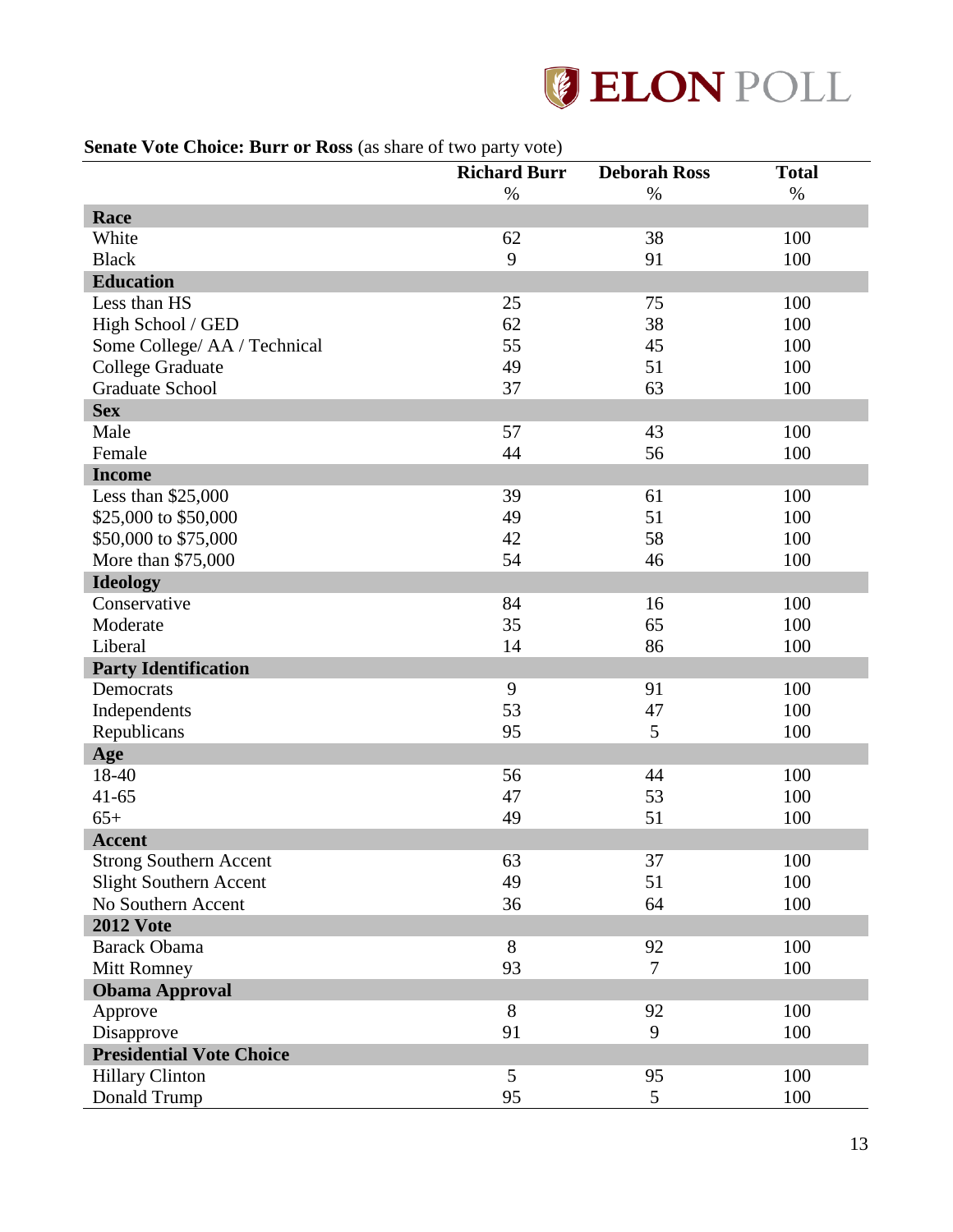

#### **Won Debate**

Regardless of how you intend to vote, which candidate do you think won Monday night's debate?

| <b>Hillary Clinton</b><br>$\%$ | <b>Donald Trump</b><br>$\%$ | Don't Know<br>$\%$ | <b>Refused</b><br>$\%$ | <b>Total</b><br>$\%$ |
|--------------------------------|-----------------------------|--------------------|------------------------|----------------------|
| 55                             | 22                          | 23                 | $\theta$               | 100                  |
| 95                             |                             | $\overline{4}$     | $\boldsymbol{0}$       | 100                  |
| 95                             | $\overline{2}$              | $\overline{4}$     | $\theta$               | 100                  |
| 63                             | 15                          | 21                 | $\theta$               | 100                  |
| 30                             | 40                          | 30                 | $\boldsymbol{0}$       | 100                  |
| 58                             | 18                          | 25                 | $\theta$               | 100                  |
| 69                             | 18                          | 13                 | $\overline{0}$         | 100                  |
|                                |                             |                    |                        |                      |

# **Confidence in Trump After Debate**

After watching the debate, do you now have more or less confidence in Donald Trump's ability to be president?

|              | <b>More</b><br>$\%$ | Less<br>$\%$ | <b>About the</b><br>same<br>$\%$ | Don't<br><b>Know</b><br>$\%$ | <b>Refused</b><br>$\%$ | <b>Total</b><br>$\%$ |
|--------------|---------------------|--------------|----------------------------------|------------------------------|------------------------|----------------------|
| White        | 28                  | 39           | 31                               | $\overline{2}$               | $\boldsymbol{0}$       | 100                  |
| <b>Black</b> | 1                   | 79           | 11                               | 8                            | $\overline{2}$         | 100                  |
| Democrats    | $\overline{4}$      | 79           | 11                               | 5                            | 1                      | 100                  |
| Independents | 20                  | 47           | 30                               | $\overline{2}$               | $\overline{0}$         | 100                  |
| Republicans  | 46                  | 13           | 39                               | $\overline{2}$               | $\boldsymbol{0}$       | 100                  |
| Male         | 23                  | 41           | 33                               | 2                            | 1                      | 100                  |
| Female       | 21                  | 53           | 22                               | 3                            | $\overline{0}$         | 100                  |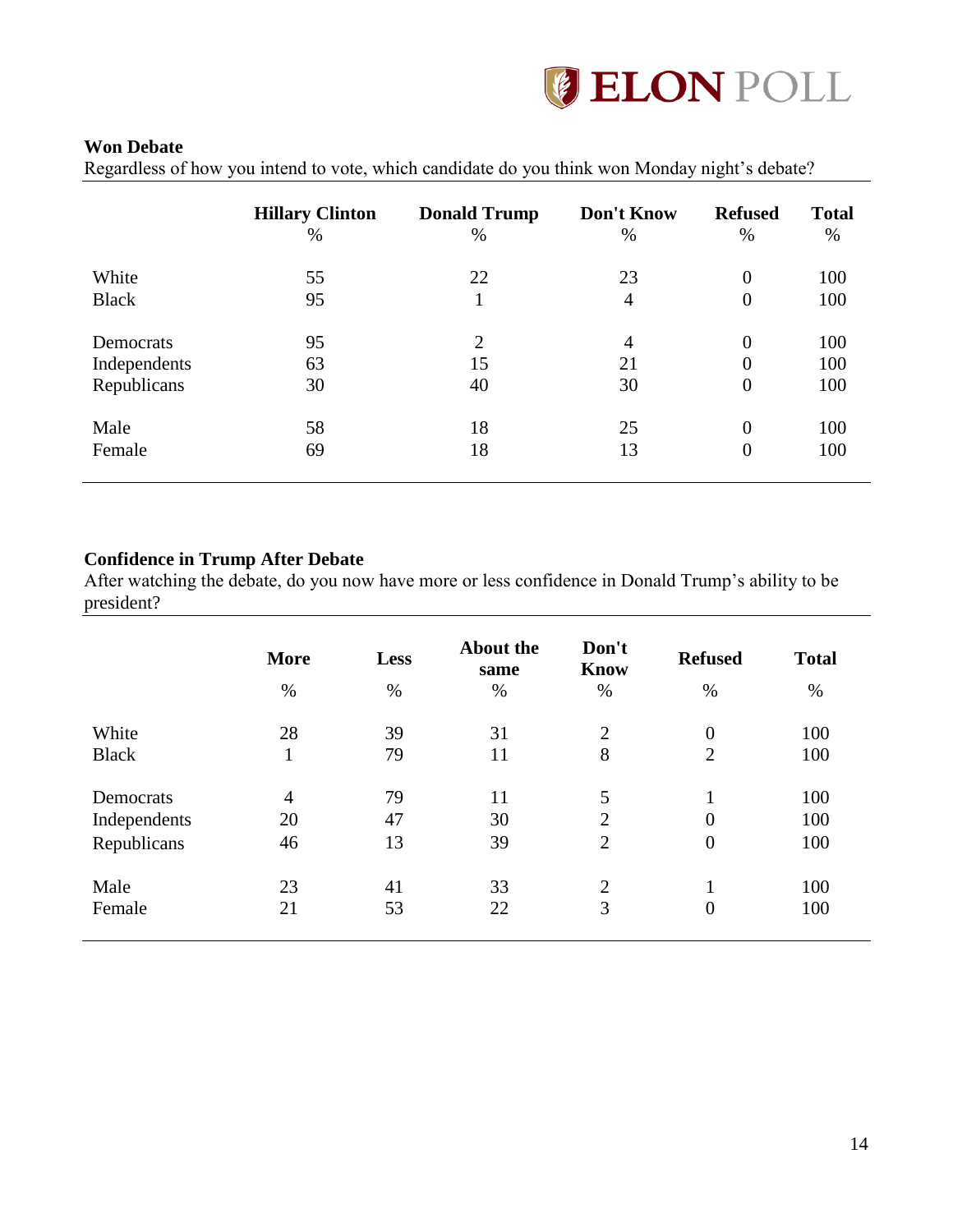

# **Confidence in Clinton After Debate**

After watching the debate, do you now have more or less confidence in Hillary Clinton's ability to be president?

| <b>Know</b><br>same<br>$\%$<br>$\%$ | <b>Refused</b><br>$\%$ | <b>Total</b><br>%                      |
|-------------------------------------|------------------------|----------------------------------------|
| 25                                  | $\overline{0}$         | 100                                    |
| 34                                  | $\overline{0}$         | 100                                    |
| 22<br>1                             | $\overline{0}$         | 100                                    |
| 3<br>35                             | $\overline{0}$         | 100                                    |
| 22<br>4                             | $\boldsymbol{0}$       | 100                                    |
| 30                                  | $\overline{0}$         | 100                                    |
|                                     |                        | 100                                    |
|                                     |                        | $\overline{0}$<br>24<br>$\overline{4}$ |

#### **Repeal House Bill 2**

Do you think HB2, also known as the Bathroom Bill, should remain a law or be repealed?

|              | <b>Remain A</b><br>Law | <b>Be</b><br><b>Repealed</b> | <b>Something</b><br><b>Else</b> | Don't<br><b>Know</b> | <b>Refused</b> | <b>Total</b> |
|--------------|------------------------|------------------------------|---------------------------------|----------------------|----------------|--------------|
|              | $\%$                   | $\%$                         | $\%$                            | $\%$                 | $\%$           | $\%$         |
| White        | 37                     | 55                           | $\overline{2}$                  | 5                    |                | 100          |
| <b>Black</b> | 26                     | 55                           | $\boldsymbol{0}$                | 17                   | $\overline{2}$ | 100          |
|              |                        |                              |                                 |                      |                |              |
| Democrats    | 19                     | 68                           | $\overline{0}$                  | 13                   | 1              | 100          |
| Independents | 28                     | 60                           | $\overline{2}$                  | 8                    |                | 100          |
| Republicans  | 59                     | 35                           | 3                               | $\overline{4}$       | $\overline{0}$ | 100          |
|              |                        |                              |                                 |                      |                |              |
| Male         | 41                     | 50                           | $\overline{2}$                  | 7                    | $\overline{0}$ | 100          |
| Female       | 28                     | 60                           | 1                               | 10                   | 1              | 100          |
|              |                        |                              |                                 |                      |                |              |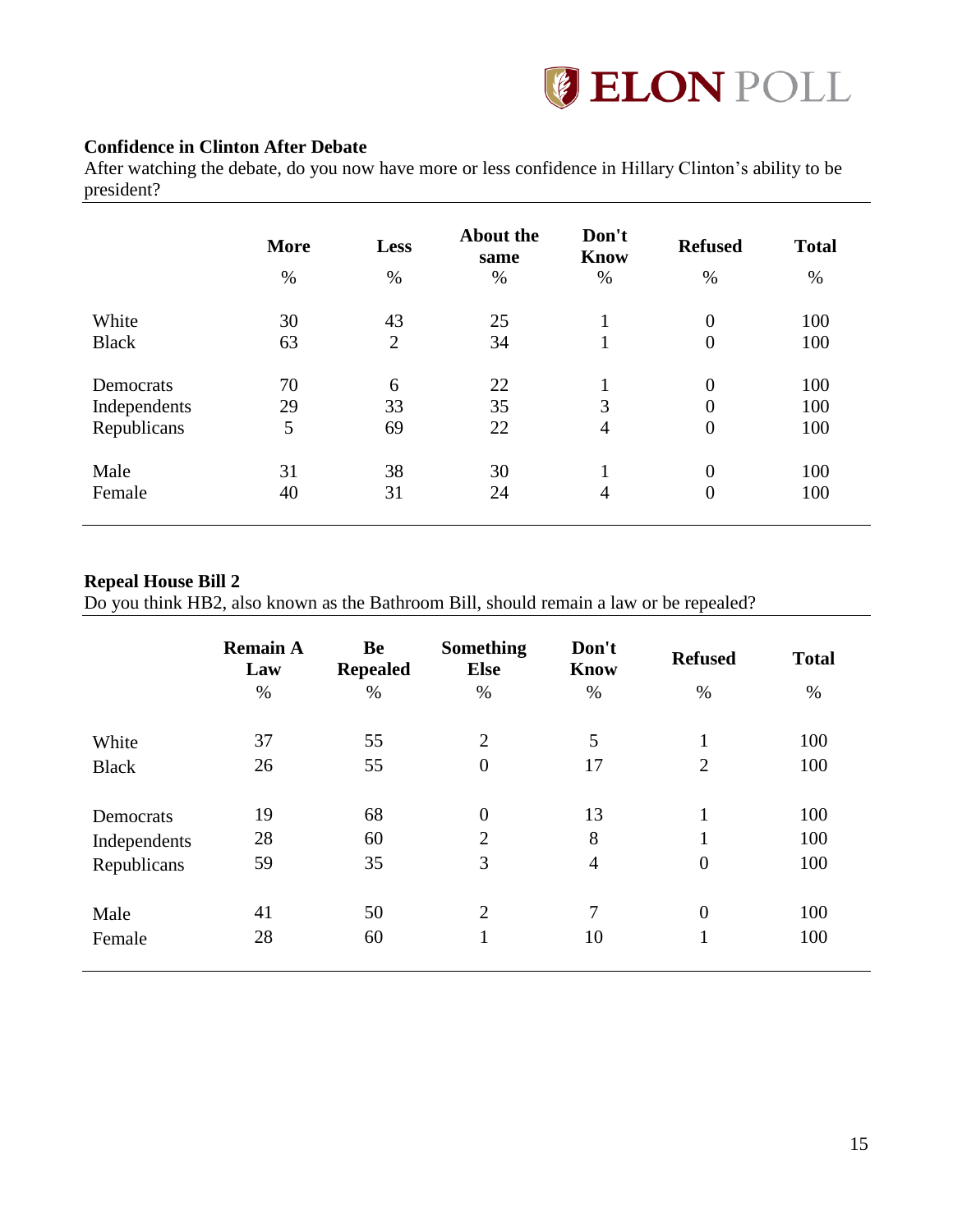

## **Police Treatment of Blacks and Whites**

Do you think police treat blacks the same as whites, worse than whites, or better than whites?

|              | <b>Better</b>    | <b>Same</b> | <b>Worse</b> | Don't<br><b>Know</b> | <b>Refused</b> | <b>Total</b> |
|--------------|------------------|-------------|--------------|----------------------|----------------|--------------|
|              | $\%$             | $\%$        | $\%$         | $\%$                 | $\%$           | %            |
| White        | 3                | 54          | 33           | 10                   | $\mathbf{1}$   | 100          |
| <b>Black</b> | $\boldsymbol{0}$ | 10          | 82           | 7                    | 1              | 100          |
| Democrats    | $\mathbf{1}$     | 18          | 72           | 9                    | $\mathbf{1}$   | 100          |
| Independents | 3                | 44          | 39           | 14                   | $\mathbf{1}$   | 100          |
| Republicans  | $\overline{4}$   | 71          | 15           | 9                    | $\mathbf{1}$   | 100          |
| Male         | 3                | 49          | 40           | 7                    | $\mathbf{1}$   | 100          |
| Female       | $\overline{2}$   | 37          | 47           | 13                   | $\mathbf{1}$   | 100          |

#### **Protests Make Things Better or Worse**

In the long-term, do you feel protests after police shootings will make matters worse or lead to positive change?

|              | <b>Positive</b><br><b>Change</b> | <b>Make</b><br><b>Matters</b><br>Worse | <b>Not Make</b><br><b>Much</b><br><b>Difference</b> | Don't<br><b>Know</b> | <b>Refused</b>   | <b>Total</b> |
|--------------|----------------------------------|----------------------------------------|-----------------------------------------------------|----------------------|------------------|--------------|
|              | $\%$                             | $\%$                                   | $\%$                                                | $\%$                 | $\%$             | $\%$         |
| White        | 22                               | 67                                     | $\overline{4}$                                      | 6                    | $\boldsymbol{0}$ | 100          |
| <b>Black</b> | 47                               | 31                                     | 12                                                  | 10                   | $\overline{0}$   | 100          |
|              |                                  |                                        |                                                     |                      |                  |              |
| Democrats    | 42                               | 39                                     | 7                                                   | 11                   | $\overline{0}$   | 100          |
| Independents | 28                               | 59                                     | 8                                                   | 6                    | $\overline{0}$   | 100          |
| Republicans  | 7                                | 84                                     | $\overline{4}$                                      | 5                    | $\boldsymbol{0}$ | 100          |
| Male         | 22                               | 63                                     | 8                                                   | 7                    | $\overline{0}$   | 100          |
| Female       | 32                               | 55                                     | 5                                                   | 8                    | $\overline{0}$   | 100          |
|              |                                  |                                        |                                                     |                      |                  |              |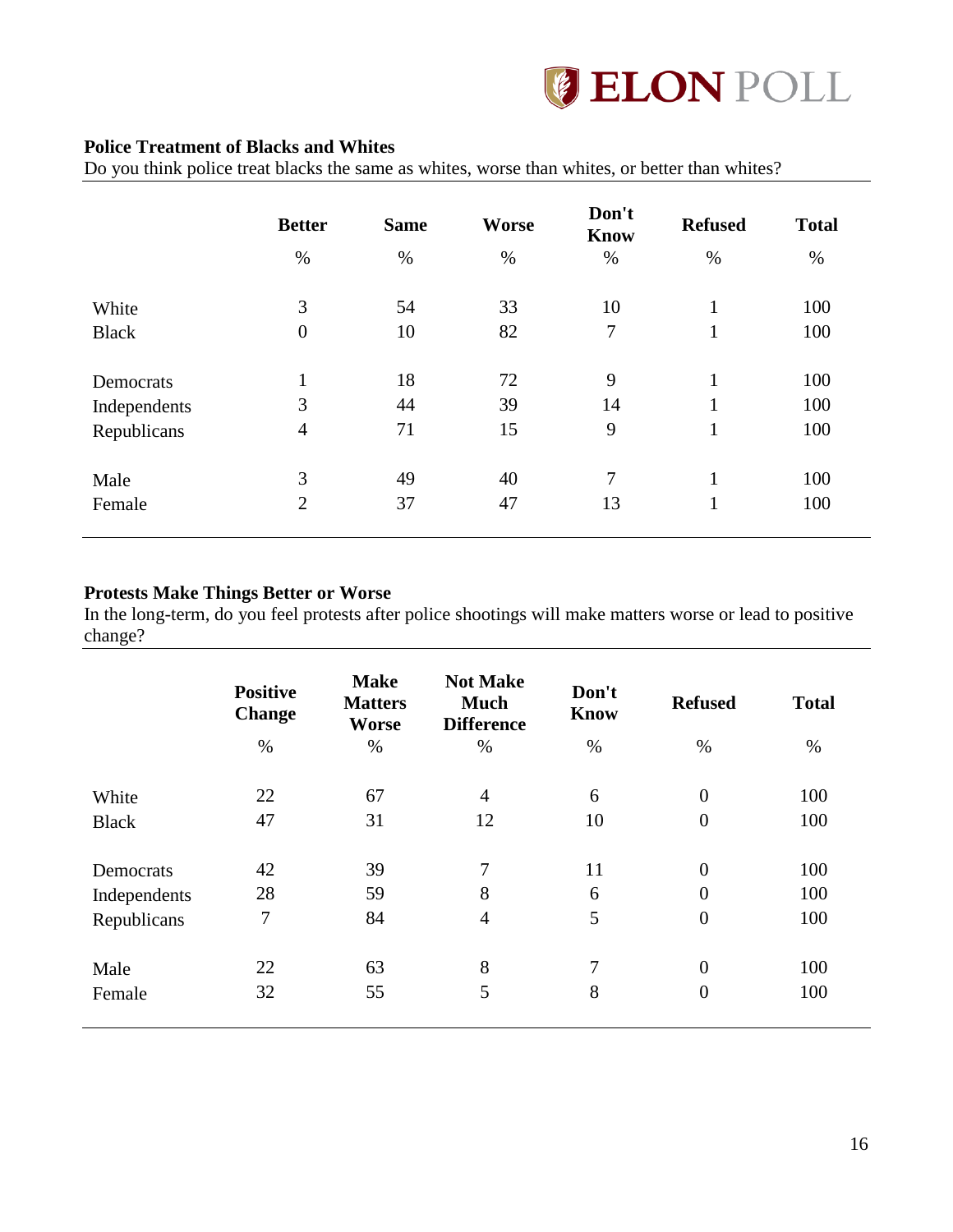

# **Approve or Disapprove of Police Handling of Unrest**

Do you approve or disapprove of the way the police have handled the unrest in Charlotte?

|              | <b>Approve</b><br>$\%$ | <b>Disapprove</b><br>$\%$ | Don't know<br>$\%$ | <b>Refused</b><br>% | <b>Total</b><br>% |
|--------------|------------------------|---------------------------|--------------------|---------------------|-------------------|
| White        | 66                     | 17                        | 17                 | $\overline{0}$      | 100               |
| <b>Black</b> | 29                     | 61                        | 10                 | $\overline{0}$      | 100               |
| Democrats    | 39                     | 42                        | 19                 | $\mathbf{1}$        | 100               |
| Independents | 61                     | 23                        | 16                 | $\boldsymbol{0}$    | 100               |
| Republicans  | 74                     | 14                        | 12                 | $\boldsymbol{0}$    | 100               |
| Male         | 61                     | 24                        | 15                 | $\boldsymbol{0}$    | 100               |
| Female       | 54                     | 29                        | 17                 | 1<br>ı              | 100               |

## **Should Police Camera Footage Be Public**

Should all videos recorded by police cameras be available to the public upon request or should the police be able to restrict access to these recordings?

|              | <b>All videos</b><br>publicly<br>available | Police can<br>restrict access | Don't Know     | <b>Refused</b>   | <b>Total</b> |
|--------------|--------------------------------------------|-------------------------------|----------------|------------------|--------------|
|              | $\%$                                       | $\%$                          | $\%$           | $\%$             | $\%$         |
| White        | 49                                         | 44                            | 7              | $\overline{0}$   | 100          |
| <b>Black</b> | 88                                         | 8                             | $\overline{4}$ | $\boldsymbol{0}$ | 100          |
| Democrats    | 74                                         | 21                            | 6              | $\overline{0}$   | 100          |
| Independents | 58                                         | 33                            | 8              | 0                | 100          |
| Republicans  | 37                                         | 58                            | 5              | $\overline{0}$   | 100          |
| Male         | 53                                         | 40                            | 6              | 0                | 100          |
| Female       | 61                                         | 32                            | 7              | $\overline{0}$   | 100          |
|              |                                            |                               |                |                  |              |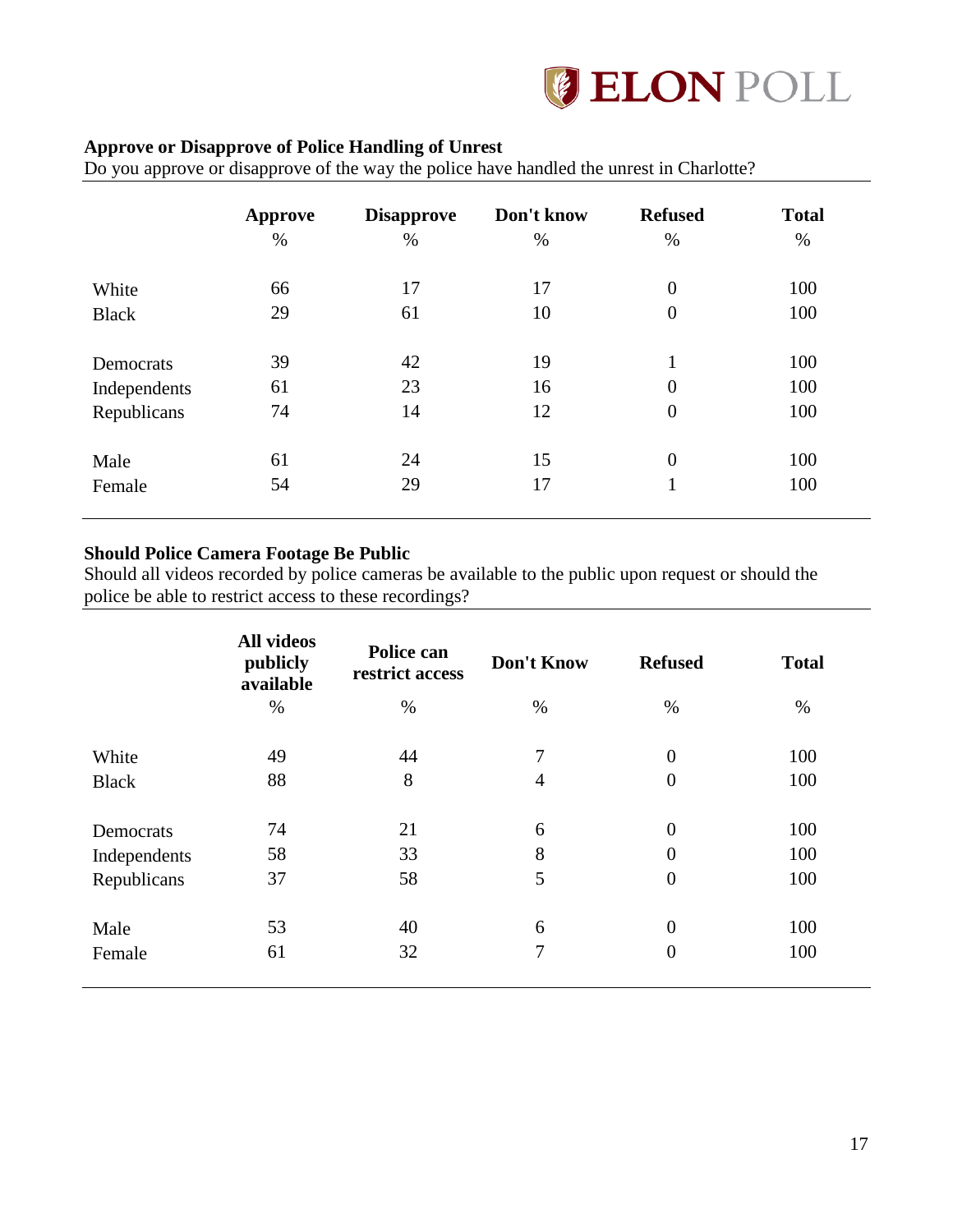

# <span id="page-19-0"></span>**Question Ordering**

- Introductory screen
- Vote Choice
	- o Presidential Race: Clinton v. Trump v. Johnson
		- Undecided Probe
		- **Johnson Probe**
		- o Governor's Race: McCrory v. Cooper v. Cecil
			- Undecided Probe
			- Cecil Probe
		- o Senate Race: Burr v. Ross v. Haugh
			- Undecided Probe
			- Haugh Probe
- Presidential Debate and Who Will Win
	- o Did You Watch the Debate?
	- o Who Won the Debate?
	- o Confidence in Trump/Clinton After Debate
	- o Who Will Win in 2016
- Vote Likelihood
	- o Plan to Vote in 2016
	- o How Certain Will Vote in 2016
	- o Know Their Precinct
	- o Thought About Election Much
- Should House Bill 2 Be Repealed?
- Police Shooting and Protests in Charlotte
	- o Police Treatment of Blacks and Whites
	- o Protests Make Things Better or Worse
	- o Approve or Disapprove Police Handling of Unrest
	- o Should Police Camera Footage Be Public
- Party and Ideology
	- o Voted for Romney or Obama in 2012
	- o Obama Approval
	- o Self-Reported Party Identification
	- o Ideology
- Demographics
	- o Education
		- o Age
		- o Income
		- o Race
		- o Own landline [cell #s only]
		- o Own cell [landline #s only]
- Additional Questions
	- o School Control
	- o School Start Date
- Post-Interview Questions
	- o Interviewer-Assessed Gender
	- o Interviewer-Assessed Southern Accent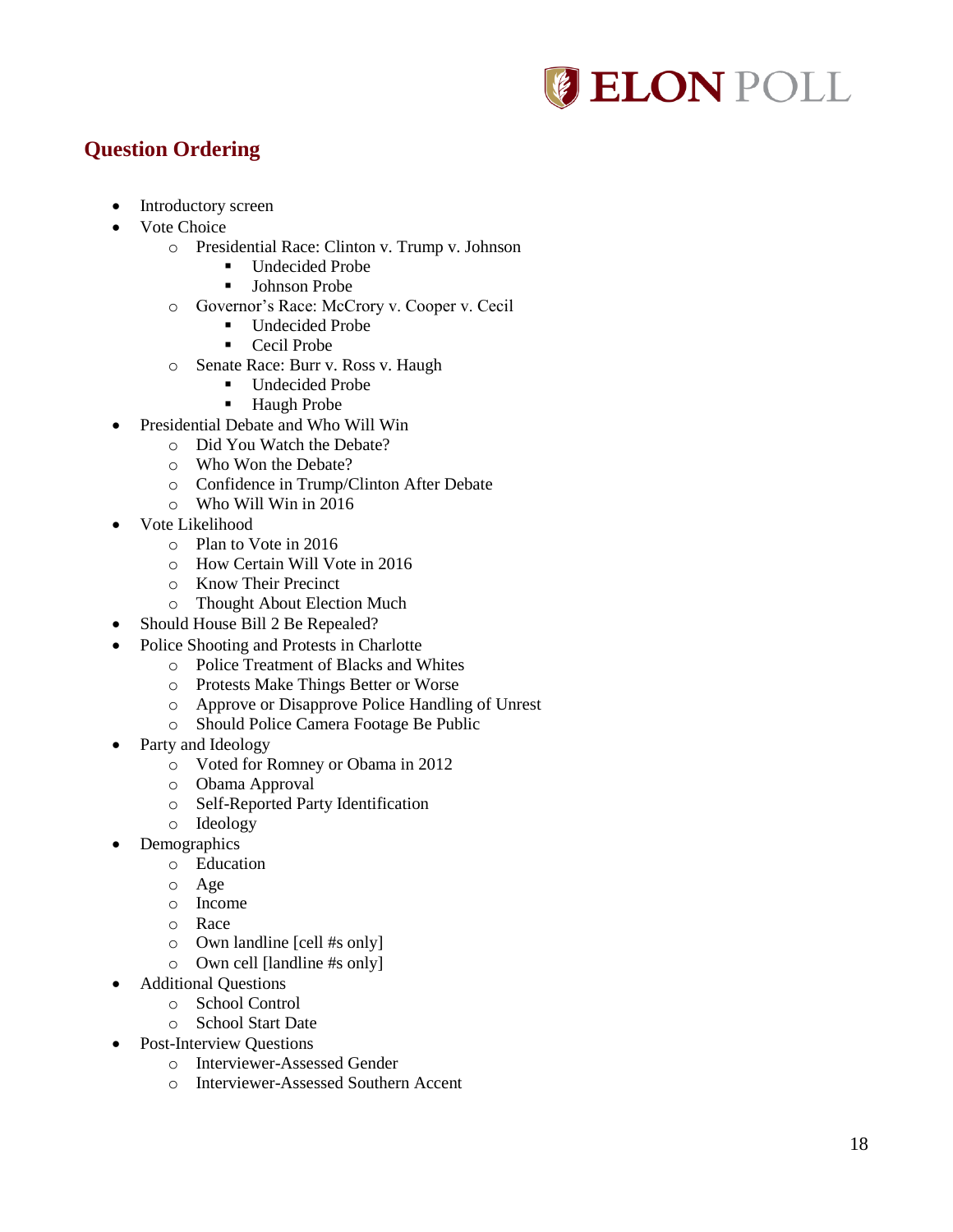

# <span id="page-20-0"></span>**Methodological Information**

| Dates in the field: September 27-30, 2016 |                                                                          |
|-------------------------------------------|--------------------------------------------------------------------------|
|                                           |                                                                          |
|                                           |                                                                          |
|                                           |                                                                          |
|                                           | Weighting Variables: Age, Race, and Sex, Registered Party Identification |

#### *Procedure*

The Elon University Poll uses a random sample of North Carolina voters with telephones and wireless (cell) telephone numbers.

For the administration of surveys, the Elon University Poll uses CATI system software (Computer Assisted Telephone Interviewing). We attempt to reach each working telephone number in the sample up to three times. We only interview residents of North Carolina who are over 18. In compliance with FCC rules, each phone number was dialed manually by a human interviewer. An interview is complete only if a respondent progresses through the entire survey.

The Elon University Poll conducted the survey in English. Live interviewers called from 4:30 pm to 9:30 pm on Tuesday to Thursday (9/27-9/29) and 3:30 pm to 8:30 pm on Friday 9/30.

Please direct questions about the Elon University Poll's methodology to the Director of the Elon University Poll, Dr. Jason Husser at 336-278-5239 or [jhusser@elon.edu.](mailto:jhusser@elon.edu)

# *Weighting*

Weights were generated using a technique known as iterative proportional fitting, also known as raking. We typically weight results from the Elon University Poll on multiple demographic characteristics. In the case of this survey, our target population was registered voters in North Carolina.

The weight variables were race, gender, age and registered party identification. Each variable was weighted to match relative proportions of ballots cast in the 2012 general election. Note that registered party differs significantly from self-identified party identification, which is more of a psychological attachment than a stable demographic.

Because the sample was from the voter registration list rather than a random digit dial, we did not weight on phone usage (as is our practice with RDD surveys), largely because CDC parameters of phone usage are reflective of the general population rather than registered voters alone. However, phone usage (reported in the topline) is roughly approximate CDC estimates for all North Carolina Residents.

Final results in the topline above deviate from these parameters because the sample was later restricted to likely voters from the larger sample of registered voters.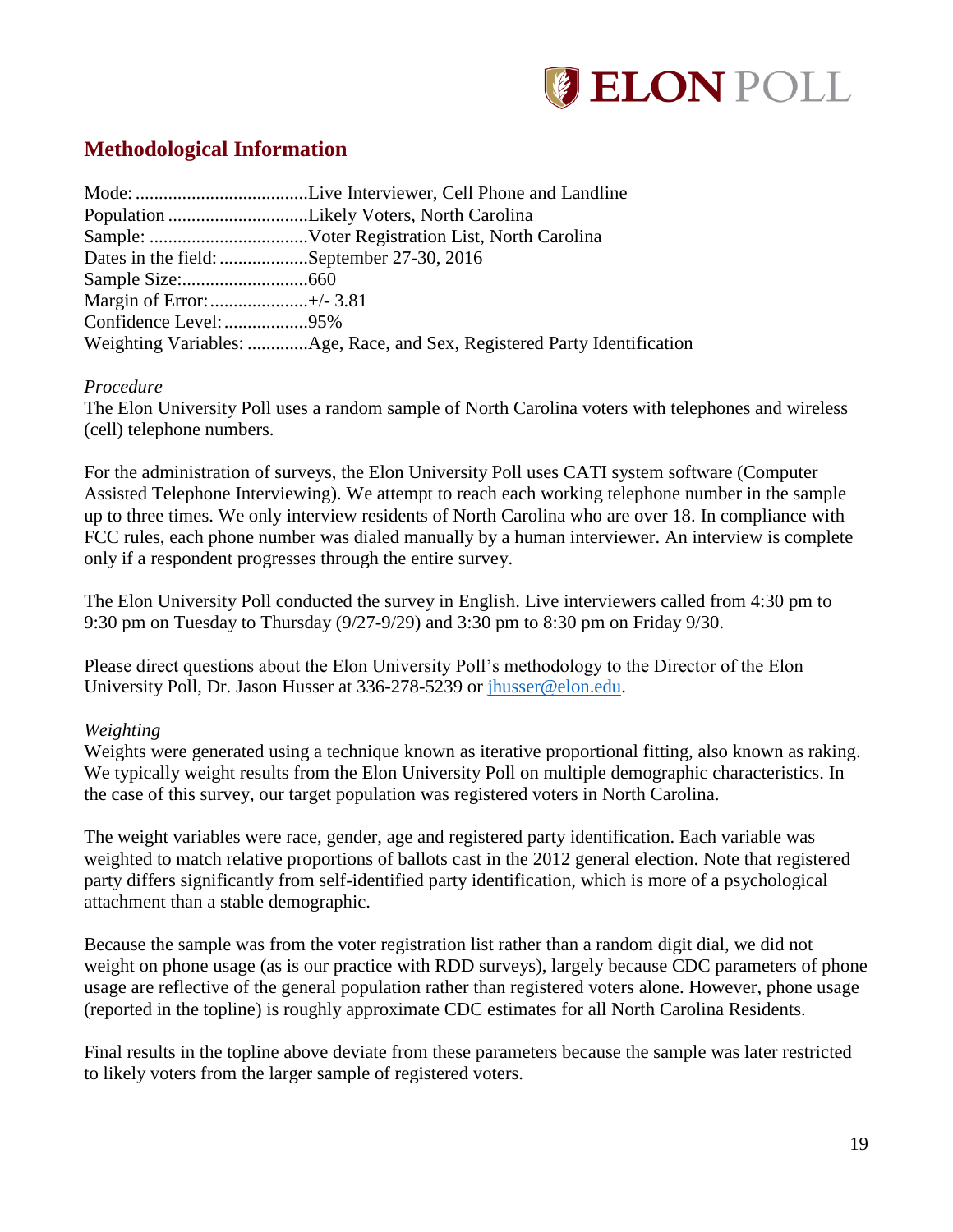

# *Design Effects*

The standard error of an estimate for a simple random sample is different from the standard error of an estimate based on a weighted sample. This is referred to as a design effect. For example the overall design effect for the final weights for the sample of *Registered Voters in North Carolina* was 1.27. So an adjusted margin of error for that sample that takes into account the design effect of a survey would be  $+/-$  4.83 instead of  $+/-$  3.81.

## *Likely Voter Model*

We completed 762 interviews of registered voters in North Carolina. This report is limited to the 660 likely voters we identified from those initial interviews. In order for a respondent to qualify as a likely voter, they had to provide appropriate answers to at least three out of the four following questions:

- Do you, yourself, plan to vote in the election this November, or not? (Accepted Answer: yes)
- How certain are you that you will vote? Absolutely certain, fairly certain, or not certain. (Absolutely certain)
- Do you happen to know where people who live in your neighborhood go to vote? (Yes)
- How much thought have you given to the upcoming November election? (Quite a lot; or Some)

## *Support for Transparency*

The Elon University Poll supports transparency in survey research and is a charter member of the American Association for Public Opinion Research Transparency Initiative, which is a program promoting openness and transparency about survey research methods and operations among survey research professionals and the industry. All information about the Elon University Poll that we released to the public conforms to reporting conventions recommended by the American Association for Public Opinion Research and the National Council on Public Polls.

#### *Question Construction and Question Order*

In releasing survey results, the Elon University Poll provides the questions as worded and the order in which respondents receive these questions. In some cases question ordering rotates to avoid biases. In an effort to provide neutral, non-biased questions, we attempt to observe conventional question wording and question order protocols in all of our polls. In order to avoid recency or primacy effects, we randomize candidate names and directional response options (e.g. support / oppose) within the text of each question. We pretest every questionnaire multiple times before entering the field.

#### *Branching Questions*

For many questions with multiple response options, we program our surveys to branch into a secondary probing question.

#### *"Don't Know" & "Refused" Response Options*

All questions include an option for respondents to volunteer "Don't Know" or to refuse. Unless otherwise noted, interviewers do not prompt "don't know" responses.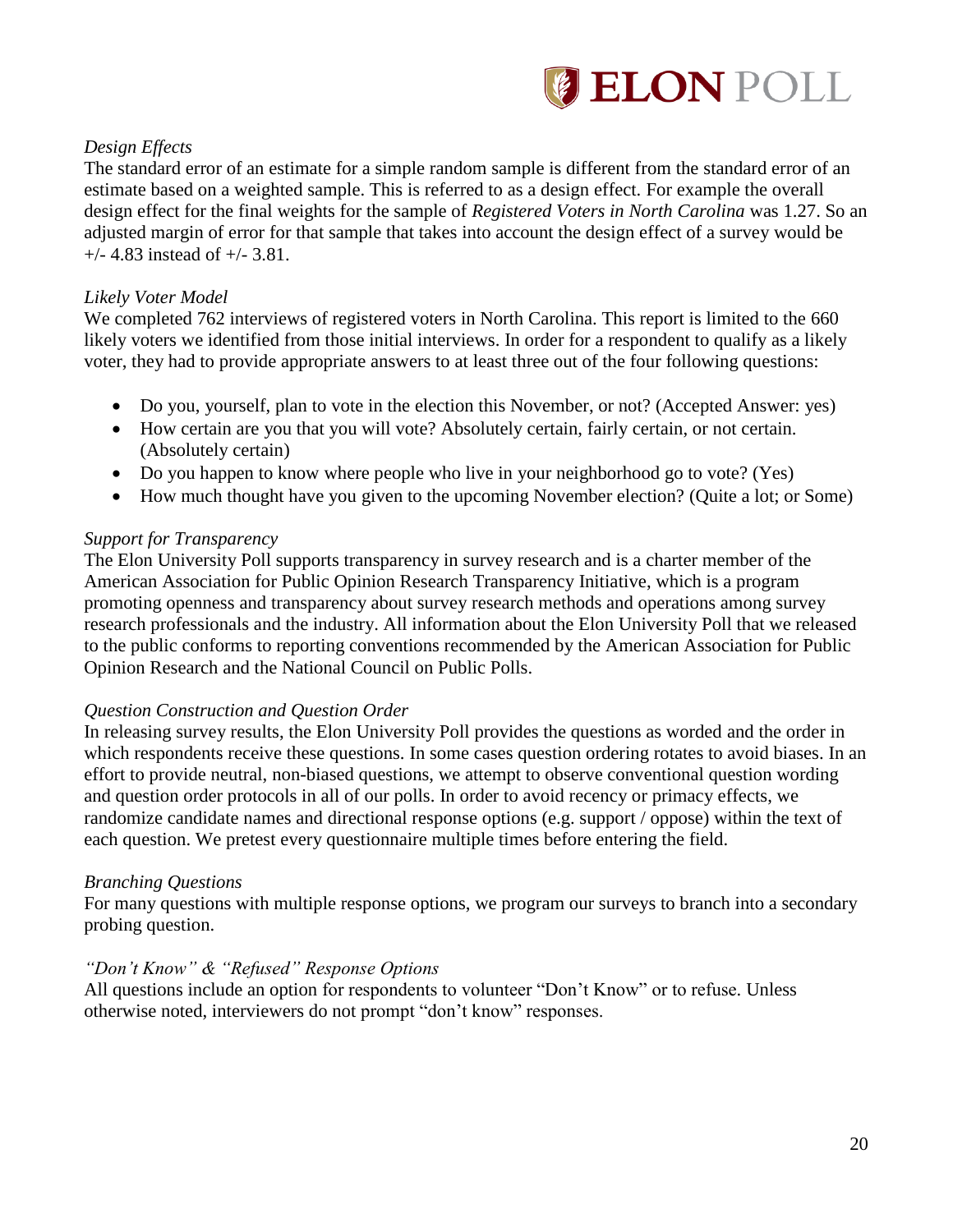

#### **Frequently Asked Questions**

#### **1. Who pays for the Elon University Poll?**

Elon University fully funds the Elon University Poll. The poll operates under the auspices of the College of Arts and Sciences at Elon University, led by Dean Gabie Smith. The Elon University administration, led by Dr. Leo Lambert, president of the university, fully supports the Elon University Poll as part of its service to the community. Because of this generous support, the Elon University poll does not engage in any contract work. This permits the Elon University Poll to operate as a neutral, non-biased, non-partisan resource.

#### **2. Does the Elon University Poll favor a certain party?**

The Elon University Poll is an academic, non-partisan survey. We do not engage or work with any political candidates or parties. We employ best practices to ensure the results are not biased.

#### **3. Where do you get your numbers?**

We obtain a random sample of the North Carolina registered voter list from Survey Sample International (SSI). SSI enhances this list to provide up-to-date phone numbers for voters. We attempted additional random numbers of registered voters under age 40 in order to compensate for the group's probability of non-response.

#### **4. How many times do you call a number before giving up?**

We will attempt to call each working number up to three times before removing it from the sample.

#### **5. Do you call both cell phones and land lines?**

Yes. We use a mixed sample of both cell phones and landlines.

#### **6. Do you report non-response rates?**

Yes. We report non-response rates based on AAPOR guidelines. The response rate for the September 27-30, 2016 poll was 11%. The response rate is calculated using the American Association of Public Opinion Research (AAPOR) formula RR4.

#### **7. Do you weight the data?**

Yes. We apply weights to the data. An iterative proportional fitting algorithm generates weights based on Census and CDC population parameters of residents in North Carolina. Registered voter screens sometimes cause final weighted variables to not match those parameters exactly, which is intended.

#### **8. Do you randomize response options?**

Yes. We rotate the order of candidate names in all applicable questions. We also rotate order of text for other questions, such as those that include response options such as "more" and "less." Furthermore, we rotate the order of some questions themselves if we suspect the order of a question could bias results.

#### **9. How are students involved in the Elon University Poll?**

Elon University students are involved with the survey as part of the University's commitment to civic engagement and experiential learning where "students learn through doing." Student interviewers receive training prior to engaging in interviewing. A team of student polling associates assists the director with data collection.